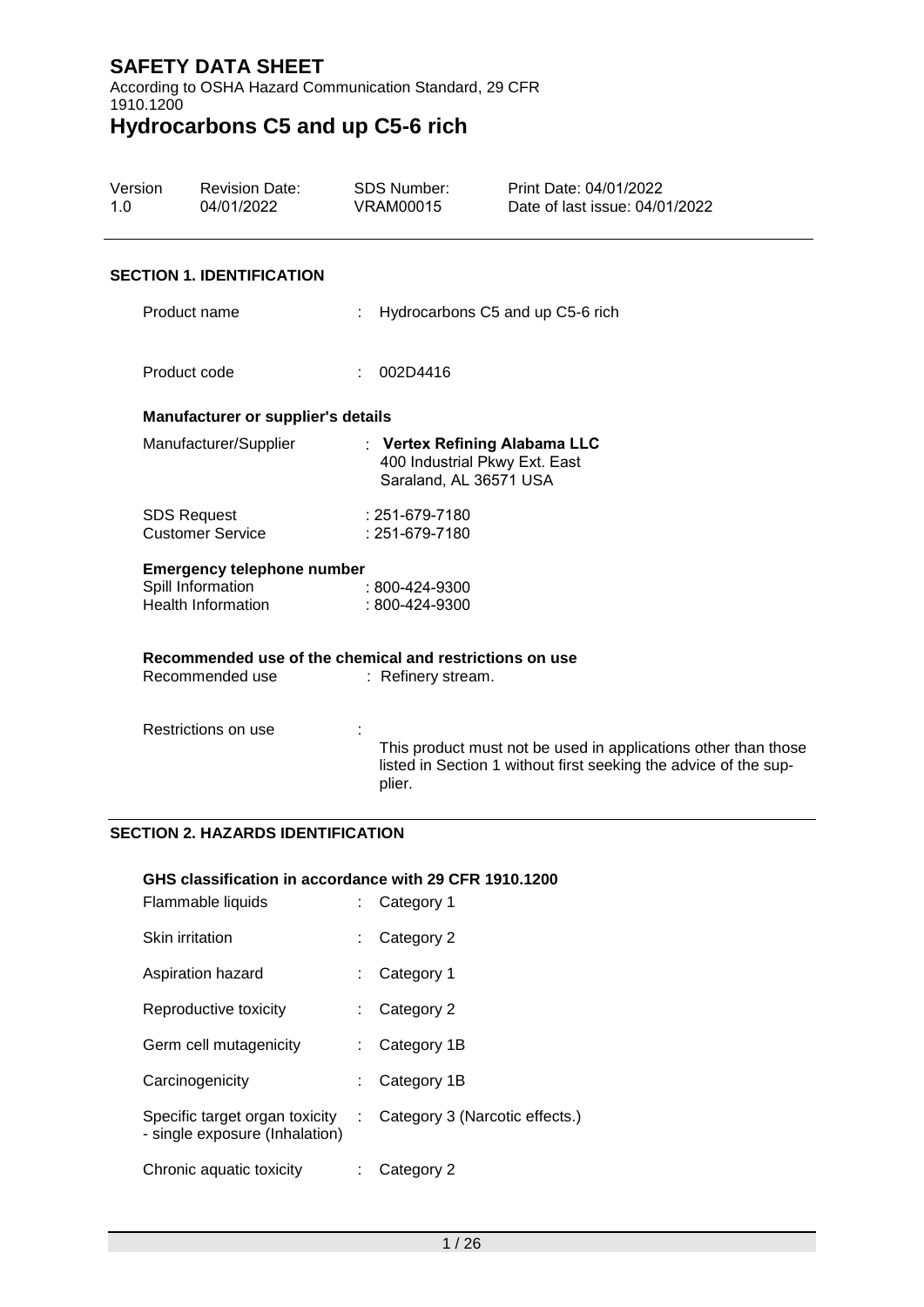According to OSHA Hazard Communication Standard, 29 CFR 1910.1200

| Version<br>1.0 | <b>Revision Date:</b><br>04/01/2022            | <b>SDS Number:</b><br><b>VRAM00015</b>                                                                | Print Date: 04/01/2022<br>Date of last issue: 04/01/2022                                                                                                                                                                                                                                                                                                                                                                                                                                                                                                                                                                                                                                                                                                       |
|----------------|------------------------------------------------|-------------------------------------------------------------------------------------------------------|----------------------------------------------------------------------------------------------------------------------------------------------------------------------------------------------------------------------------------------------------------------------------------------------------------------------------------------------------------------------------------------------------------------------------------------------------------------------------------------------------------------------------------------------------------------------------------------------------------------------------------------------------------------------------------------------------------------------------------------------------------------|
|                | <b>GHS label elements</b><br>Hazard pictograms |                                                                                                       |                                                                                                                                                                                                                                                                                                                                                                                                                                                                                                                                                                                                                                                                                                                                                                |
|                | Signal word                                    | Danger                                                                                                |                                                                                                                                                                                                                                                                                                                                                                                                                                                                                                                                                                                                                                                                                                                                                                |
|                | <b>Hazard statements</b>                       | PHYSICAL HAZARDS:<br><b>HEALTH HAZARDS:</b><br>H315 Causes skin irritation.<br>H350 May cause cancer. | H224 Extremely flammable liquid and vapour.<br>H304 May be fatal if swallowed and enters airways.<br>H336 May cause drowsiness or dizziness.<br>H340 May cause genetic defects.<br>H361 Suspected of damaging fertility or the unborn child.<br><b>ENVIRONMENTAL HAZARDS:</b><br>H411 Toxic to aquatic life with long lasting effects.                                                                                                                                                                                                                                                                                                                                                                                                                         |
|                | Precautionary statements                       | <b>Prevention:</b><br>and understood.<br>ment.<br>face protection.                                    | P201 Obtain special instructions before use.<br>P202 Do not handle until all safety precautions have been read<br>P210 Keep away from heat, hot surfaces, sparks, open flames<br>and other ignition sources. No smoking.<br>P233 Keep container tightly closed.<br>P240 Ground/bond container and receiving equipment.<br>P241 Use explosion-proof electrical/ventilating/lighting equip-<br>P242 Use non-sparking tools.<br>P243 Take action to prevent static discharges.<br>P261 Avoid breathing dust/ fume/ gas/ mist/ vapours/ spray.<br>P264 Wash skin thoroughly after handling.<br>P271 Use only outdoors or in a well-ventilated area.<br>P273 Avoid release to the environment.<br>P280 Wear protective gloves/ protective clothing/ eye protection/ |
|                |                                                | <b>Response:</b><br>attention.<br>on this label).                                                     | P301 + P310 IF SWALLOWED: Immediately call a POISON<br>CENTER or doctor/ physician.<br>P303 + P361 + P353 IF ON SKIN (or hair): Take off immediately<br>all contaminated clothing. Rinse skin with water/shower.<br>P304 + P340 IF INHALED: Remove person to fresh air and<br>keep comfortable for breathing.<br>P308 + P313 IF exposed or concerned: Get medical advice/<br>P312 Call a POISON CENTER/doctor if you feel unwell.<br>P321 Specific treatment (see supplemental first aid instructions<br>P331 Do NOT induce vomiting.                                                                                                                                                                                                                          |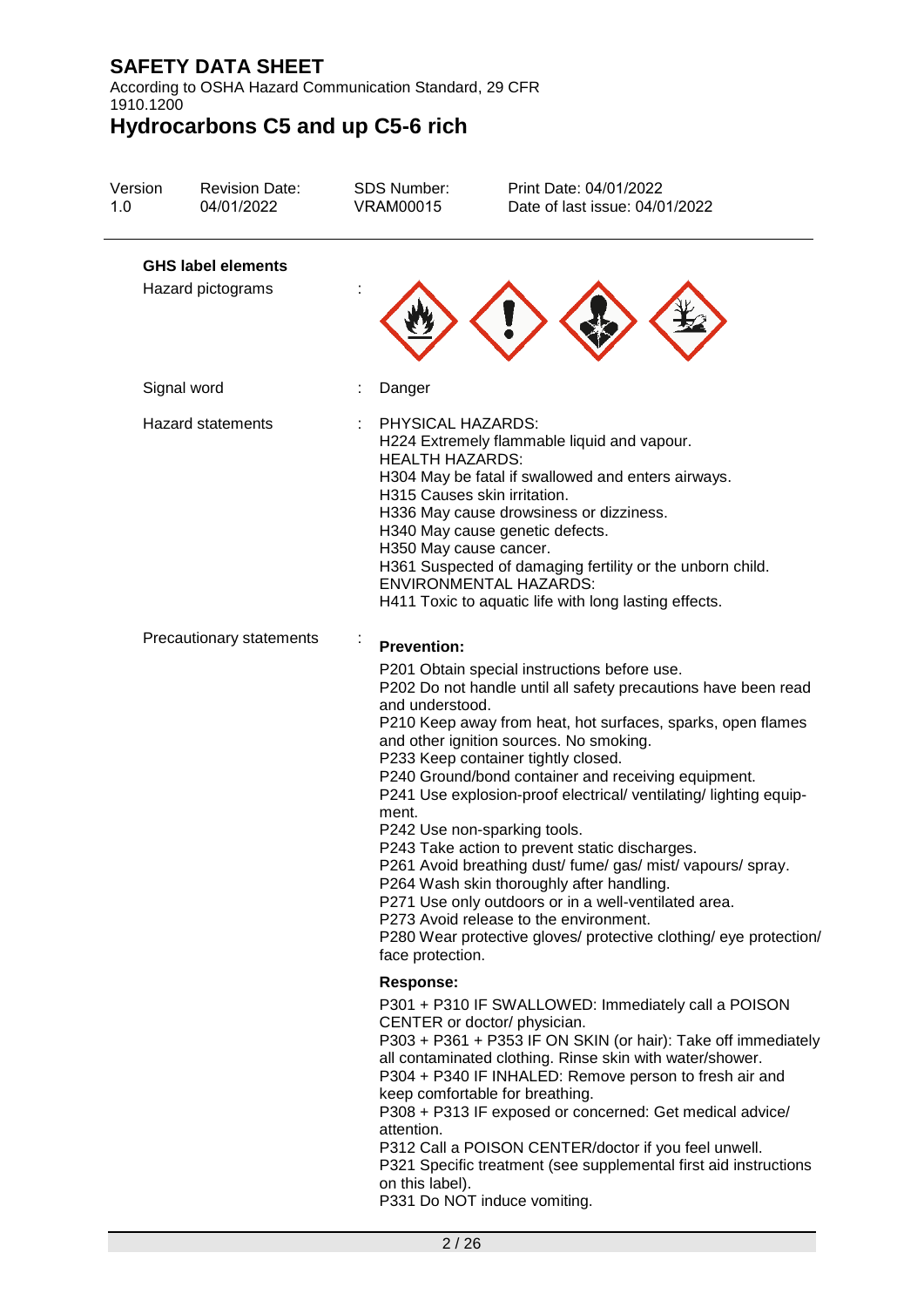According to OSHA Hazard Communication Standard, 29 CFR 1910.1200

**Hydrocarbons C5 and up C5-6 rich**

| Version<br>1.0 | <b>Revision Date:</b><br>04/01/2022 | SDS Number:<br>VRAM00015                                                          | Print Date: 04/01/2022<br>Date of last issue: 04/01/2022                                                                                                                                             |
|----------------|-------------------------------------|-----------------------------------------------------------------------------------|------------------------------------------------------------------------------------------------------------------------------------------------------------------------------------------------------|
|                |                                     | tion.<br>reuse.<br>dioxide or water mist to extinguish.<br>P391 Collect spillage. | P332 + P313 If skin irritation occurs: Get medical advice/atten-<br>P362 + P364 Take off contaminated clothing and wash it before<br>P370 + P378 In case of fire: Use alcohol-resistant foam, carbon |
|                |                                     | Storage:<br>P235 Keep cool.<br>tightly closed.<br>P405 Store locked up.           | P403 + P233 Store in a well-ventilated place. Keep container                                                                                                                                         |
|                |                                     | Disposal:<br>tions.                                                               | P501 Dispose of contents and container to appropriate waste<br>site or reclaimer in accordance with local and national regula-                                                                       |

#### **Other hazards**

#### **Other hazards which do not result in classification**

Liquid evaporates quickly and can ignite leading to a flash fire, or an explosion in a confined space.

A component or components of this material may cause cancer.

This product contains benzene which may cause leukaemia (AML - acute myelogenous leukaemia).

This material is a static accumulator.

Even with proper grounding and bonding, this material can still accumulate an electrostatic charge.

If sufficient charge is allowed to accumulate, electrostatic discharge and ignition of flammable airvapour mixtures can occur.

May cause MDS (Myelodysplastic Syndrome).

The classification of this material is based on OSHA HCS 2012 criteria.

Hydrogen sulphide (H2S), an extremely flammable and toxic gas, and other hazardous vapours may evolve and collect in the headspace of storage tanks, transport vessels and other enclosed containers.

### **SECTION 3. COMPOSITION/INFORMATION ON INGREDIENTS**

#### **Hazardous components**

| Chemical name                     | Synonyms                                | CAS-No.                                        | Concentration (% w/w) |
|-----------------------------------|-----------------------------------------|------------------------------------------------|-----------------------|
| Hydrocarbons, C≥5,<br>l C5-6-rich | Hydrocarbons,<br>$C>=5-.C5-6-$<br>rich. | Low boiling point naph-<br>I tha - unspecified | $\leq$ 100            |

Hydrogen sulphide may be present both in the liquid and the vapour. Composition is complex and varies with the source of the crude oil and the contributing process plants at that time.

#### **Further information**

| Chemical name<br>Identification number<br>Concentration [%] | Contains: |  |
|-------------------------------------------------------------|-----------|--|
|                                                             |           |  |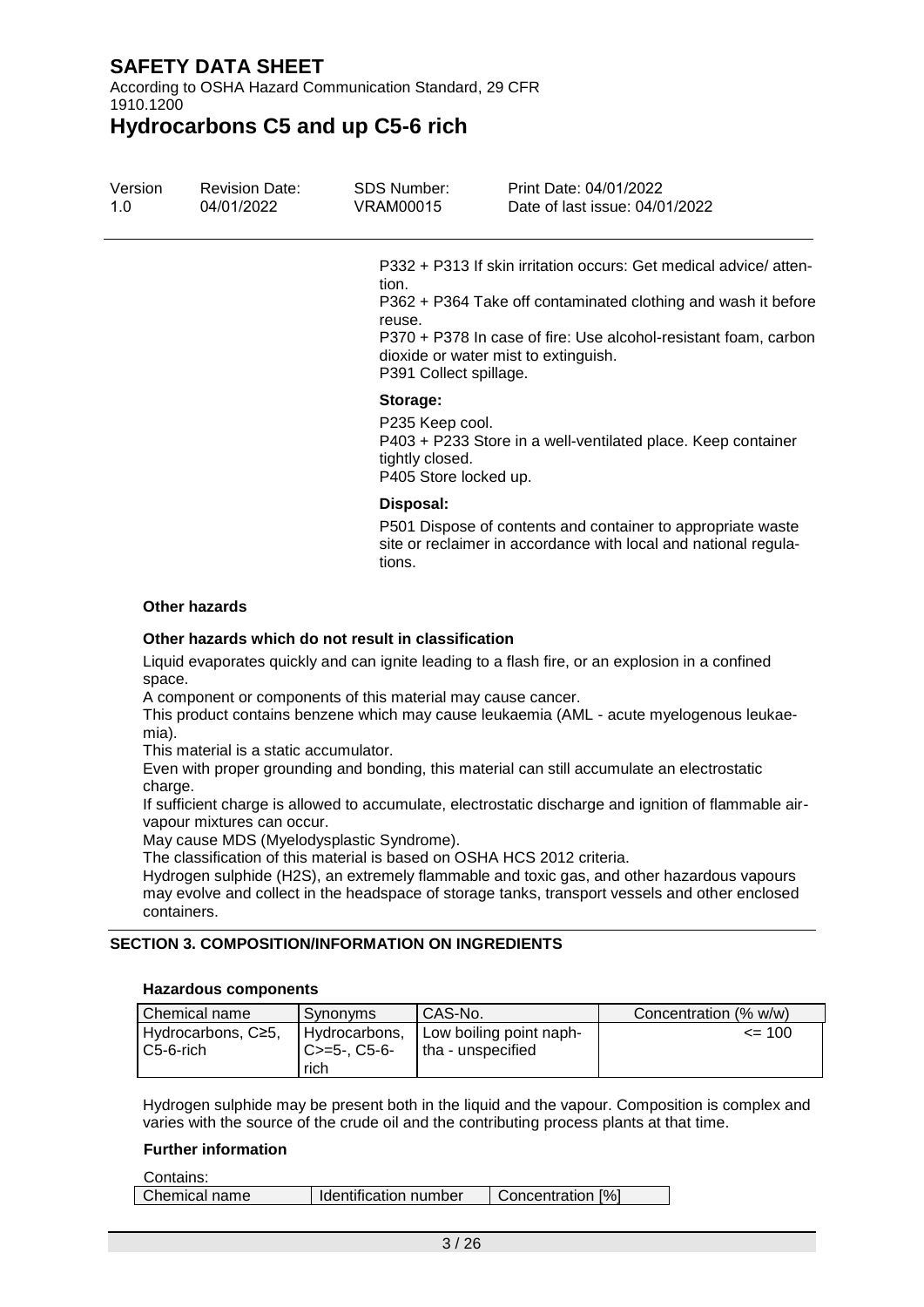According to OSHA Hazard Communication Standard, 29 CFR 1910.1200

**Hydrocarbons C5 and up C5-6 rich**

| Version | <b>Revision Date:</b> | SDS Number: | Print Date: 04/01/2022         |
|---------|-----------------------|-------------|--------------------------------|
| 1.0     | 04/01/2022            | VRAM00015   | Date of last issue: 04/01/2022 |

| toluene          | 108-88-3, 203-625-9  | $10 - 30$ |
|------------------|----------------------|-----------|
| Xylene           | 1330-20-7, 215-535-7 | $10 - 30$ |
| $1,2,4-$         | 95-63-6, 202-436-9   | $5 - 10$  |
| Trimethylbenzene |                      |           |
| benzene          | 71-43-2, 200-753-7   | $1 - 5$   |
| Ethylbenzene     | 100-41-4, 202-849-4  | - 5       |
| n-Hexane         | 110-54-3, 203-777-6  | - 5       |
| cyclohexane      | 110-82-7, 203-806-2  | - 5       |
| Naphthalene      | 91-20-3, 202-049-5   | - 5       |

#### **SECTION 4. FIRST-AID MEASURES**

| General advice                                                    | Vapourisation of H2S that has been trapped in clothing can be<br>dangerous to rescuers. Maintain respiratory protection to<br>avoid contamination from the victim to rescuer. Mechanical<br>ventilation should be used to resuscitate if at all possible.                                                                                                                                                                                                                                                                                                                                                                                                             |
|-------------------------------------------------------------------|-----------------------------------------------------------------------------------------------------------------------------------------------------------------------------------------------------------------------------------------------------------------------------------------------------------------------------------------------------------------------------------------------------------------------------------------------------------------------------------------------------------------------------------------------------------------------------------------------------------------------------------------------------------------------|
| If inhaled<br>÷                                                   | Remove to fresh air. If rapid recovery does not occur,<br>transport to nearest medical facility for additional treatment.                                                                                                                                                                                                                                                                                                                                                                                                                                                                                                                                             |
| In case of skin contact<br>÷                                      | Remove contaminated clothing. Immediately flush skin with<br>large amounts of water for at least 15 minutes, and follow by<br>washing with soap and water if available. If redness, swelling,<br>pain and/or blisters occur, transport to the nearest medical<br>facility for additional treatment.                                                                                                                                                                                                                                                                                                                                                                   |
| In case of eye contact                                            | Flush eye with copious quantities of water.<br>Remove contact lenses, if present and easy to do. Continue<br>rinsing.<br>If persistent irritation occurs, obtain medical attention.                                                                                                                                                                                                                                                                                                                                                                                                                                                                                   |
| If swallowed<br>÷                                                 | Call emergency number for your location / facility.<br>If swallowed, do not induce vomiting: transport to nearest<br>medical facility for additional treatment. If vomiting occurs<br>spontaneously, keep head below hips to prevent aspiration.<br>If any of the following delayed signs and symptoms appear<br>within the next 6 hours, transport to the nearest medical facili-<br>ty: fever greater than 101° F (38.3°C), shortness of breath,<br>chest congestion or continued coughing or wheezing.                                                                                                                                                             |
| Most important symptoms<br>and effects, both acute and<br>delayed | Skin irritation signs and symptoms may include a burning sen-<br>sation, redness, swelling, and/or blisters.<br>Eye irritation signs and symptoms may include a burning sen-<br>sation and a temporary redness of the eye.<br>If material enters lungs, signs and symptoms may include<br>coughing, choking, wheezing, difficulty in breathing, chest<br>congestion, shortness of breath, and/or fever.<br>The onset of respiratory symptoms may be delayed for sever-<br>al hours after exposure.<br>Breathing of high vapour concentrations may cause central<br>nervous system (CNS) depression resulting in dizziness, light-<br>headedness, headache and nausea. |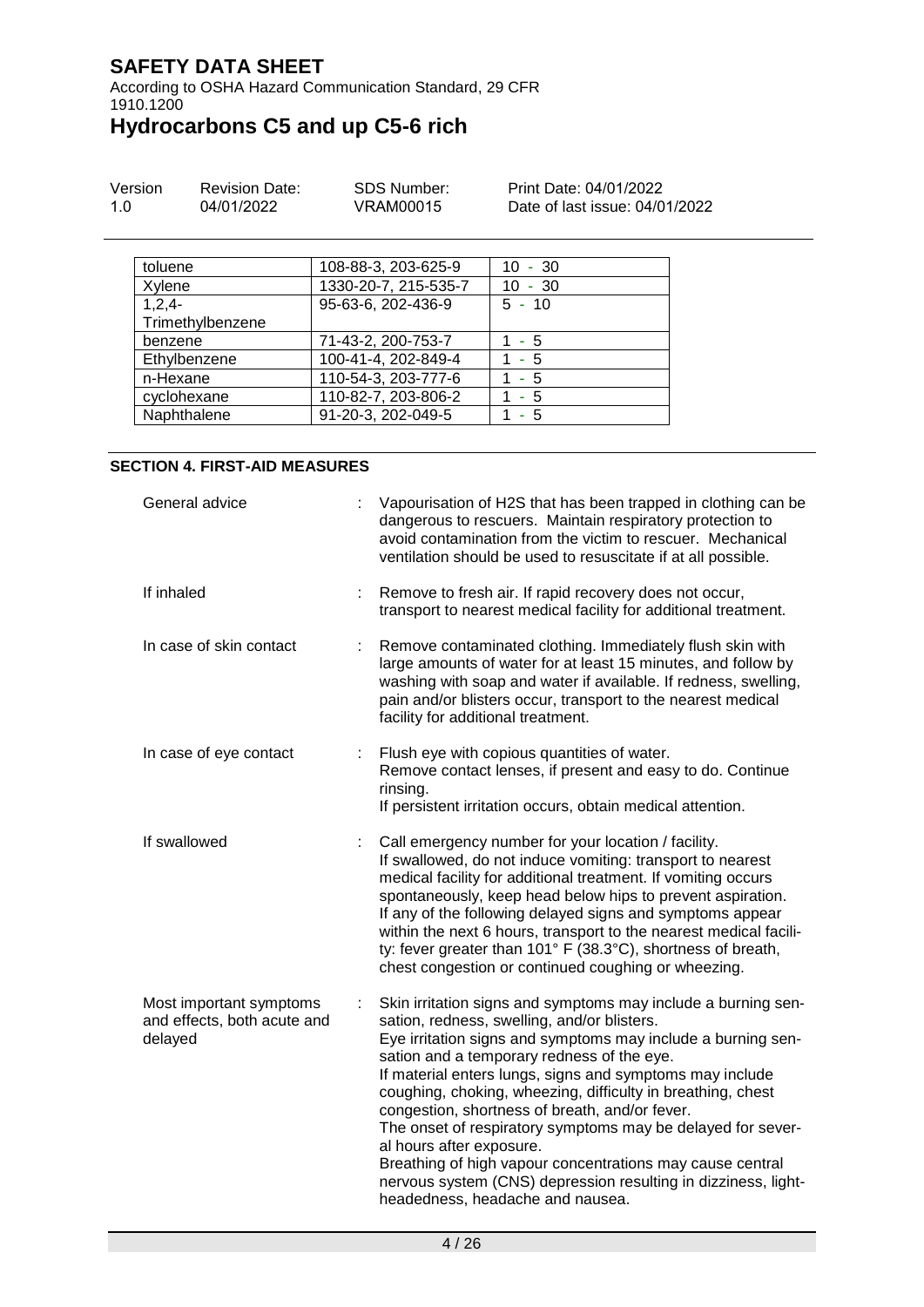According to OSHA Hazard Communication Standard, 29 CFR 1910.1200

# **Hydrocarbons C5 and up C5-6 rich**

| Version<br>1.0 |                                                                                  | <b>Revision Date:</b><br>04/01/2022 |  | <b>SDS Number:</b><br><b>VRAM00015</b> | Print Date: 04/01/2022<br>Date of last issue: 04/01/2022                                                                                                                                                                                        |
|----------------|----------------------------------------------------------------------------------|-------------------------------------|--|----------------------------------------|-------------------------------------------------------------------------------------------------------------------------------------------------------------------------------------------------------------------------------------------------|
|                |                                                                                  |                                     |  | and/or difficulty breathing.           | Eye irritation signs and symptoms may include a burning sen-<br>sation, redness, swelling, and/or blurred vision.<br>Respiratory irritation signs and symptoms may include a tem-<br>porary burning sensation of the nose and throat, coughing, |
|                |                                                                                  | Protection of first-aiders          |  | incident, injury and surroundings.     | When administering first aid, ensure that you are wearing the<br>appropriate personal protective equipment according to the                                                                                                                     |
|                | Indication of any immediate<br>medical attention and special<br>treatment needed |                                     |  | Treat symptomatically.                 | Call a doctor or poison control center for guidance.                                                                                                                                                                                            |
|                |                                                                                  |                                     |  | son Control Center for guidance.       | Hydrogen sulphide (H2S) - CNS asphyxiant. May cause rhini-<br>tis, bronchitis and occasionally pulmonary oedema after se-<br>vere exposure. CONSIDER: Oxygen therapy. Consult a Poi-                                                            |
|                | <b>SECTION 5. FIRE-FIGHTING MEASURES</b>                                         |                                     |  |                                        |                                                                                                                                                                                                                                                 |
|                |                                                                                  | Suitable extinguishing media        |  |                                        | Foam, water spray or fog. Dry chemical powder, carbon diox-<br>ide, sand or earth may be used for small fires only.                                                                                                                             |
|                |                                                                                  | Unsuitable extinguishing            |  |                                        | Do not use direct water jets on the burning product as they                                                                                                                                                                                     |

| Unsuitable extinguishing<br>media |  | : Do not use direct water jets on the burning product as they<br>could cause a steam explosion and spread of the fire.<br>Simultaneous use of foam and water on the same surface is<br>to be avoided as water destroys the foam. |
|-----------------------------------|--|----------------------------------------------------------------------------------------------------------------------------------------------------------------------------------------------------------------------------------|
|-----------------------------------|--|----------------------------------------------------------------------------------------------------------------------------------------------------------------------------------------------------------------------------------|

| Specific hazards during fire-<br>fighting | $\mathcal{L}^{\mathcal{L}}$ . | Hazardous combustion products may include:<br>A complex mixture of airborne solid and liquid particulates and<br>gases (smoke).<br>Unidentified organic and inorganic compounds.<br>Carbon monoxide may be evolved if incomplete combustion<br>occurs.<br>The vapour is heavier than air, spreads along the ground and<br>distant ignition is possible.<br>Will float and can be reignited on surface water.<br>Hydrogen sulphide (H2S) and other toxic sulphur oxides may<br>be given off when this material is heated. Do not depend on<br>sense of smell for warning. |
|-------------------------------------------|-------------------------------|--------------------------------------------------------------------------------------------------------------------------------------------------------------------------------------------------------------------------------------------------------------------------------------------------------------------------------------------------------------------------------------------------------------------------------------------------------------------------------------------------------------------------------------------------------------------------|
| Specific extinguishing meth-<br>ods       |                               | : Use extinguishing measures that are appropriate to local cir-<br>cumstances and the surrounding environment.                                                                                                                                                                                                                                                                                                                                                                                                                                                           |
| Further information                       |                               | : Clear fire area of all non-emergency personnel.<br>If the fire cannot be extinguished the only course of action is<br>to evacuate immediately.<br>Keep adjacent containers cool by spraying with water.                                                                                                                                                                                                                                                                                                                                                                |

If possible remove containers from the danger zone.

Contain residual material at affected sites to prevent material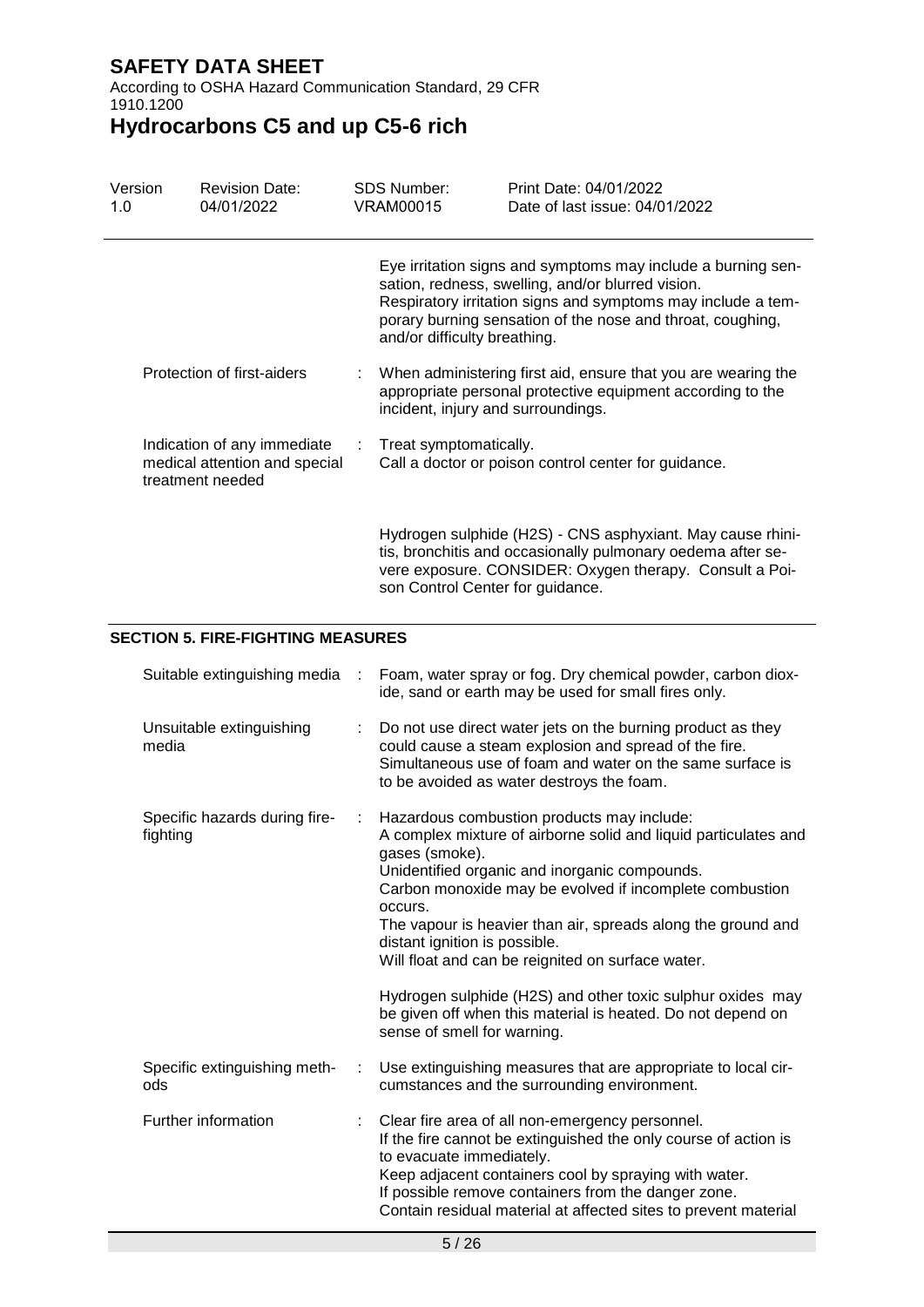According to OSHA Hazard Communication Standard, 29 CFR 1910.1200

**Hydrocarbons C5 and up C5-6 rich**

| Version | <b>Revision Date:</b>                              | SDS Number: | Print Date: 04/01/2022                                                                                                                                                                                                                                                                                                                                                                                                            |
|---------|----------------------------------------------------|-------------|-----------------------------------------------------------------------------------------------------------------------------------------------------------------------------------------------------------------------------------------------------------------------------------------------------------------------------------------------------------------------------------------------------------------------------------|
| 1.0     | 04/01/2022                                         | VRAM00015   | Date of last issue: 04/01/2022                                                                                                                                                                                                                                                                                                                                                                                                    |
|         | Special protective equipment :<br>for firefighters |             | from entering drains (sewers), ditches, and waterways.<br>Proper protective equipment including chemical resistant<br>gloves are to be worn; chemical resistant suit is indicated if<br>large contact with spilled product is expected. Self-Contained<br>Breathing Apparatus must be worn when approaching a fire in<br>a confined space. Select fire fighter's clothing approved to<br>relevant Standards (e.g. Europe: EN469). |

### **SECTION 6. ACCIDENTAL RELEASE MEASURES**

| Personal precautions, protec- :<br>tive equipment and emer-<br>gency procedures |   | Do not breathe fumes, vapour.<br>Do not operate electrical equipment.<br>Shut off leaks, if possible without personal risks. Remove all<br>possible sources of ignition in the surrounding area and evac-<br>uate all personnel. Attempt to disperse the gas or to direct its<br>flow to a safe location for example by using fog sprays. Take<br>precautionary measures against static discharge. Ensure elec-<br>trical continuity by bonding and grounding (earthing) all<br>equipment. Monitor area with combustible gas meter.<br>Vapour can travel for considerable distances both above and<br>below the ground surface. Underground services (drains,<br>pipelines, cable ducts) can provide preferential flow paths.                         |
|---------------------------------------------------------------------------------|---|-------------------------------------------------------------------------------------------------------------------------------------------------------------------------------------------------------------------------------------------------------------------------------------------------------------------------------------------------------------------------------------------------------------------------------------------------------------------------------------------------------------------------------------------------------------------------------------------------------------------------------------------------------------------------------------------------------------------------------------------------------|
| Environmental precautions                                                       | ÷ | Take measures to minimise the effects on groundwater.<br>Prevent from spreading or entering into drains, ditches or riv-<br>ers by using sand, earth, or other appropriate barriers.<br>Contain residual material at affected sites to prevent material<br>from entering drains (sewers), ditches, and waterways.                                                                                                                                                                                                                                                                                                                                                                                                                                     |
| Methods and materials for<br>containment and cleaning up                        |   | Take precautionary measures against static discharges.<br>For large liquid spills (> 1 drum), transfer by mechanical<br>means such as vacuum truck to a salvage tank for recovery or<br>safe disposal. Do not flush away residues with water. Retain<br>as contaminated waste. Allow residues to evaporate or soak<br>up with an appropriate absorbent material and dispose of<br>safely. Remove contaminated soil and dispose of safely<br>For small liquid spills (< 1 drum), transfer by mechanical<br>means to a labeled, sealable container for product recovery or<br>safe disposal. Allow residues to evaporate or soak up with an<br>appropriate absorbent material and dispose of safely. Remove<br>contaminated soil and dispose of safely. |
|                                                                                 |   | Observe all relevant local and international regulations.<br>Avoid contact with skin, eyes and clothing.<br>Evacuate the area of all non-essential personnel.<br>Ventilate contaminated area thoroughly.<br>If contamination of site occurs remediation may require spe-<br>cialist advice.<br>Ensure electrical continuity by bonding and grounding (earth-<br>ing) all equipment.                                                                                                                                                                                                                                                                                                                                                                   |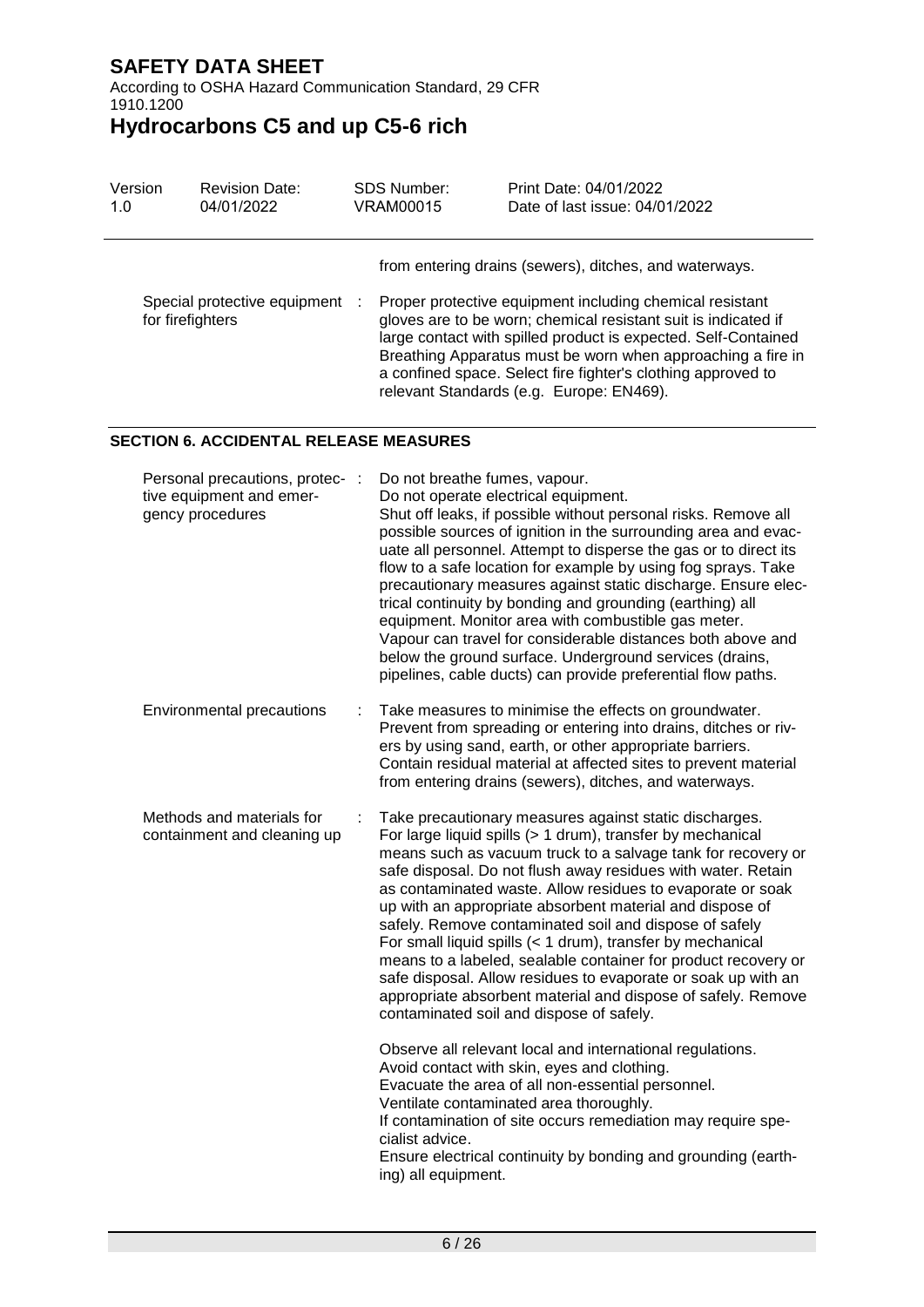According to OSHA Hazard Communication Standard, 29 CFR 1910.1200

**Hydrocarbons C5 and up C5-6 rich**

| Version<br>1.0    | <b>Revision Date:</b><br>04/01/2022 | SDS Number:<br>VRAM00015 | Print Date: 04/01/2022<br>Date of last issue: 04/01/2022                                                                                                                                                                                                                                                                                                                                                                                                                                                                                                                                                               |  |  |  |  |
|-------------------|-------------------------------------|--------------------------|------------------------------------------------------------------------------------------------------------------------------------------------------------------------------------------------------------------------------------------------------------------------------------------------------------------------------------------------------------------------------------------------------------------------------------------------------------------------------------------------------------------------------------------------------------------------------------------------------------------------|--|--|--|--|
| Additional advice |                                     |                          | : For guidance on selection of personal protective equipment<br>see Chapter 8 of this Safety Data Sheet.<br>Notify authorities if any exposure to the general public or the<br>environment occurs or is likely to occur.<br>For guidance on disposal of spilled material see Chapter 13 of<br>this Safety Data Sheet.<br>Local authorities should be advised if significant spillages<br>cannot be contained.<br>Maritime spillages should be dealt with using a Shipboard Oil<br>Pollution Emergency Plan (SOPEP), as required by MARPOL<br>Annex 1 Regulation 26.                                                    |  |  |  |  |
|                   |                                     | (800) 424-8802.<br>8802. | U.S. regulations may require reporting releases of this materi-<br>al to the environment which exceed the reportable quantity<br>(refer to Chapter 15) to the National Response Center at<br>Under Section 311 of the Clean Water Act (CWA) this material<br>is considered an oil. As such, spills into surface waters must<br>be reported to the National Response Center at (800) 424-<br>This material is covered by EPA's Comprehensive Environ-<br>mental Response, Compensation and Liability Act (CERCLA)<br>Petroleum Exclusion. Therefore, releases to the environment<br>may not be reportable under CERCLA. |  |  |  |  |

### **SECTION 7. HANDLING AND STORAGE**

| <b>Technical measures</b> | : Avoid breathing of or direct contact with material. Only use in<br>well ventilated areas. Wash thoroughly after handling. For<br>guidance on selection of personal protective equipment see<br>Chapter 8 of this Safety Data Sheet.<br>Prevent spillages.<br>Do not use as a cleaning solvent or other non-motor fuel uses.<br>Turn off all battery operated portable electronic devices (ex-<br>amples include: cellular phones, pagers and CD players)<br>before operating gasoline pump.<br>Contaminated leather articles including shoes cannot be de-<br>contaminated and should be destroyed to prevent reuse.<br>Air-dry contaminated clothing in a well-ventilated area before<br>laundering.<br>Use the information in this data sheet as input to a risk as-<br>sessment of local circumstances to help determine appropri-<br>ate controls for safe handling, storage and disposal of this<br>material. |
|---------------------------|----------------------------------------------------------------------------------------------------------------------------------------------------------------------------------------------------------------------------------------------------------------------------------------------------------------------------------------------------------------------------------------------------------------------------------------------------------------------------------------------------------------------------------------------------------------------------------------------------------------------------------------------------------------------------------------------------------------------------------------------------------------------------------------------------------------------------------------------------------------------------------------------------------------------|
|                           | Avoid contact with skin, eyes and clothing.                                                                                                                                                                                                                                                                                                                                                                                                                                                                                                                                                                                                                                                                                                                                                                                                                                                                          |
| Advice on safe handling   | Ensure that all local regulations regarding handling and stor-<br>age facilities are followed.<br>When using do not eat or drink.<br>Extinguish any naked flames. Do not smoke. Remove ignition<br>sources. Avoid sparks.<br>Never siphon by mouth.<br>The vapour is heavier than air, spreads along the ground and                                                                                                                                                                                                                                                                                                                                                                                                                                                                                                                                                                                                  |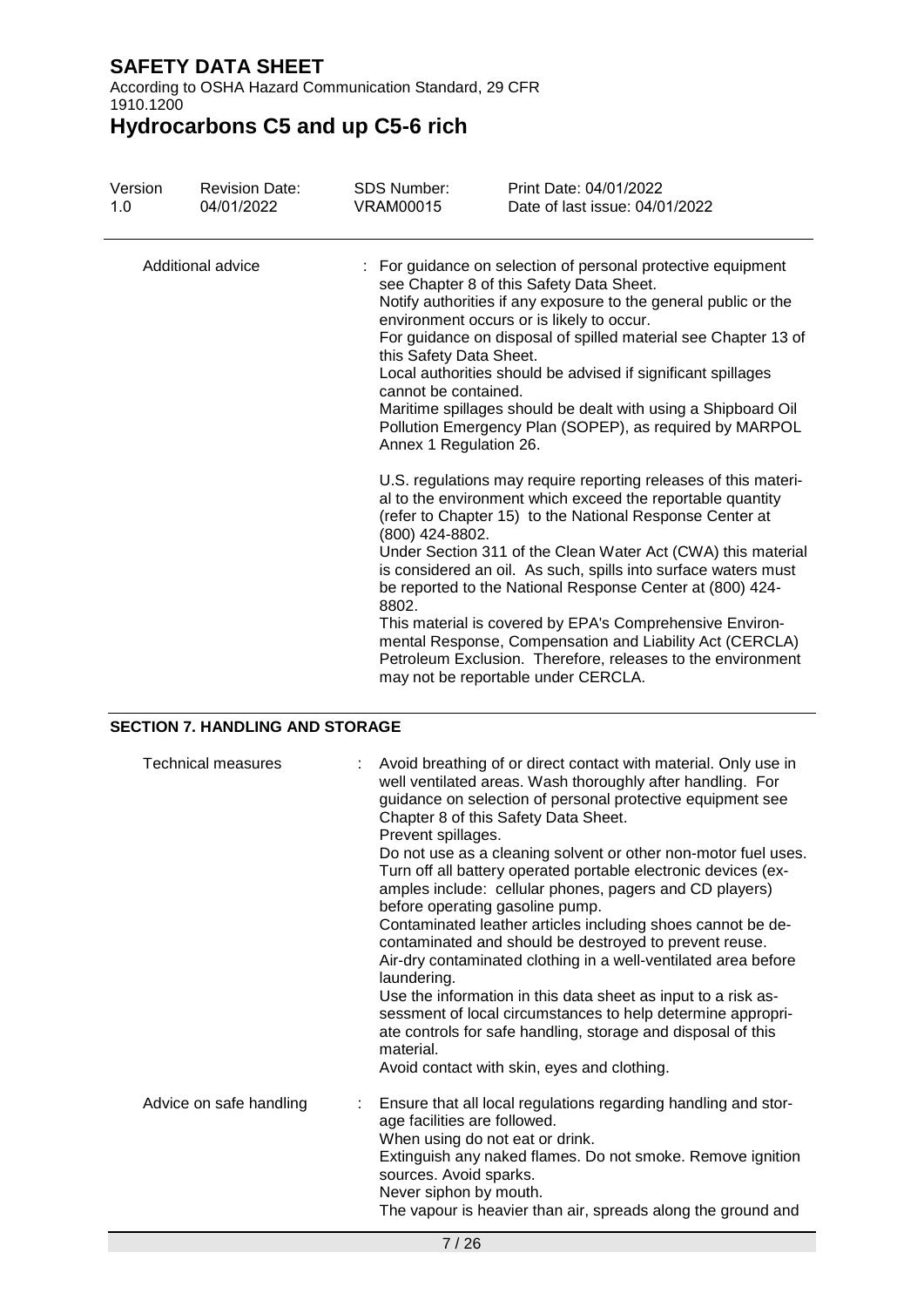According to OSHA Hazard Communication Standard, 29 CFR 1910.1200

| Version<br>1.0 | <b>Revision Date:</b><br>04/01/2022           |      | <b>SDS Number:</b><br><b>VRAM00015</b>                                                                              | Print Date: 04/01/2022<br>Date of last issue: 04/01/2022                                                                                                                                                                                                                                                                                                                                                                                                                                                                                                                                                                                                                                                                                                                                                                                                                                                                                                                                                                                                                                                                                                                                                                                                            |
|----------------|-----------------------------------------------|------|---------------------------------------------------------------------------------------------------------------------|---------------------------------------------------------------------------------------------------------------------------------------------------------------------------------------------------------------------------------------------------------------------------------------------------------------------------------------------------------------------------------------------------------------------------------------------------------------------------------------------------------------------------------------------------------------------------------------------------------------------------------------------------------------------------------------------------------------------------------------------------------------------------------------------------------------------------------------------------------------------------------------------------------------------------------------------------------------------------------------------------------------------------------------------------------------------------------------------------------------------------------------------------------------------------------------------------------------------------------------------------------------------|
|                |                                               |      | distant ignition is possible.<br>Avoid exposure.<br>vapours, mists or aerosols.<br>rials in order to prevent fires. | Use local exhaust ventilation if there is risk of inhalation of<br>Properly dispose of any contaminated rags or cleaning mate-                                                                                                                                                                                                                                                                                                                                                                                                                                                                                                                                                                                                                                                                                                                                                                                                                                                                                                                                                                                                                                                                                                                                      |
|                |                                               |      | tory protection is in use.                                                                                          | The inherent toxic and olfactory (sense of smell) fatiguing<br>properties of hydrogen sulphide require that air monitoring<br>alarms be used if concentrations are expected to reach harm-<br>ful levels such as in enclosed spaces, heated transport ves-<br>sels and spill or leak situations. If the air concentration ex-<br>ceeds 10 ppm, the area should be evacuated unless respira-                                                                                                                                                                                                                                                                                                                                                                                                                                                                                                                                                                                                                                                                                                                                                                                                                                                                         |
|                | Avoidance of contact                          |      | Strong oxidising agents.                                                                                            |                                                                                                                                                                                                                                                                                                                                                                                                                                                                                                                                                                                                                                                                                                                                                                                                                                                                                                                                                                                                                                                                                                                                                                                                                                                                     |
|                | <b>Product Transfer</b>                       |      |                                                                                                                     | Wait 2 minutes after tank filling (for tanks such as those on<br>road tanker vehicles) before opening hatches or manholes.<br>Wait 30 minutes after tank filling (for large storage tanks)<br>before opening hatches or manholes. Even with proper<br>grounding and bonding, this material can still accumulate an<br>electrostatic charge. If sufficient charge is allowed to accumu-<br>late, electrostatic discharge and ignition of flammable air-<br>vapour mixtures can occur. Be aware of handling operations<br>that may give rise to additional hazards that result from the<br>accumulation of static charges. These include but are not<br>limited to pumping (especially turbulent flow), mixing, filtering,<br>splash filling, cleaning and filling of tanks and containers,<br>sampling, switch loading, gauging, vacuum truck operations,<br>and mechanical movements. These activities may lead to<br>static discharge e.g. spark formation. Restrict line velocity<br>during pumping in order to avoid generation of electrostatic<br>discharge $( \leq 1 \text{ m/s}$ until fill pipe submerged to twice its diame-<br>ter, then ≤ 7 m/s). Avoid splash filling. Do NOT use com-<br>pressed air for filling, discharging, or handling operations. |
|                | Further information on stor-<br>age stability | ble. | Tank storage:<br>Keep in a cool place.<br>reduce the risk.                                                          | Tanks must be specifically designed for use with this product.<br>Bulk storage tanks should be diked (bunded).<br>Locate tanks away from heat and other sources of ignition.<br>Cleaning, inspection and maintenance of storage tanks is a<br>specialist operation, which requires the implementation of<br>strict procedures and precautions.<br>Electrostatic charges will be generated during pumping.<br>Electrostatic discharge may cause fire. Ensure electrical con-<br>tinuity by bonding and grounding (earthing) all equipment to<br>The vapours in the head space of the storage vessel may lie<br>in the flammable/explosive range and hence may be flamma-<br>Refer to section 15 for any additional specific legislation cov-                                                                                                                                                                                                                                                                                                                                                                                                                                                                                                                         |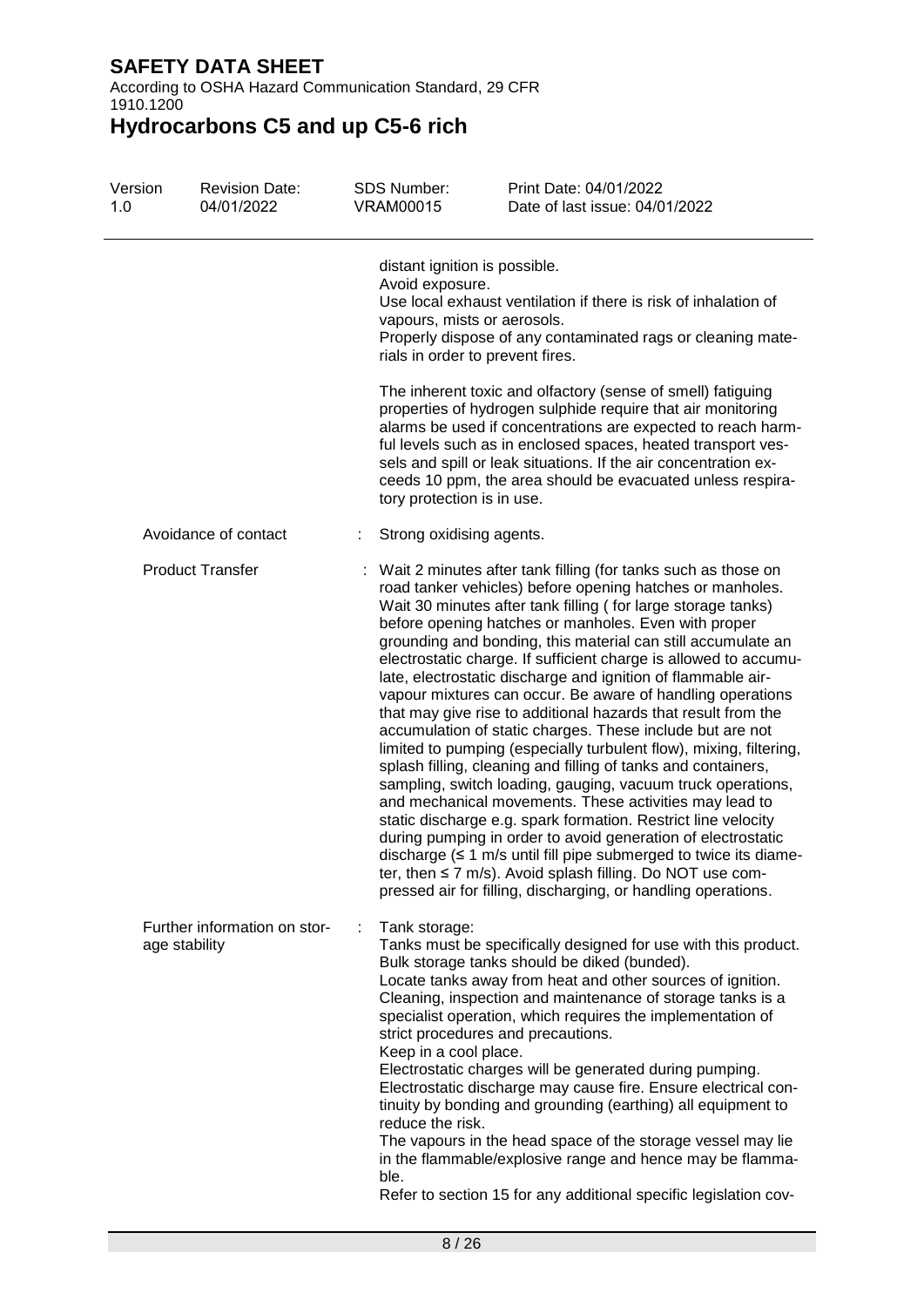According to OSHA Hazard Communication Standard, 29 CFR 1910.1200

**Hydrocarbons C5 and up C5-6 rich**

| Version<br>1.0 | <b>Revision Date:</b><br>04/01/2022 | <b>SDS Number:</b><br>VRAM00015 | Print Date: 04/01/2022<br>Date of last issue: 04/01/2022                                                                                                                                                                                                                                                                                                                                                                                                                                                                                                                                                                                                                                                                                                                                                                                                                                                                                                                                |
|----------------|-------------------------------------|---------------------------------|-----------------------------------------------------------------------------------------------------------------------------------------------------------------------------------------------------------------------------------------------------------------------------------------------------------------------------------------------------------------------------------------------------------------------------------------------------------------------------------------------------------------------------------------------------------------------------------------------------------------------------------------------------------------------------------------------------------------------------------------------------------------------------------------------------------------------------------------------------------------------------------------------------------------------------------------------------------------------------------------|
|                |                                     |                                 | ering the packaging and storage of this product.                                                                                                                                                                                                                                                                                                                                                                                                                                                                                                                                                                                                                                                                                                                                                                                                                                                                                                                                        |
|                | Packaging material                  |                                 | Suitable material: For containers, or container linings use mild<br>steel, stainless steel., Aluminium may also be used for appli-<br>cations where it does not present an unnecessary fire hazard.,<br>Examples of suitable materials are: high density polyethylene<br>(HDPE), polypropylene (PP), and Viton (FKM), which have<br>been specifically tested for compatibility with this product., For<br>container linings, use amine-adduct cured epoxy paint., For<br>seals and gaskets use: graphite, PTFE, Viton A, Viton B.<br>Unsuitable material: Some synthetic materials may be unsuit-<br>able for containers or container linings depending on the ma-<br>terial specification and intended use. Examples of materials to<br>avoid are: natural rubber (NR), nitrile rubber (NBR), ethylene<br>propylene rubber (EPDM), polymethyl methacrylate (PMMA),<br>polystyrene, polyvinyl chloride (PVC), polyisobutylene., How-<br>ever, some may be suitable for glove materials. |
|                | <b>Container Advice</b>             |                                 | Do not cut, drill, grind, weld or perform similar operations on or<br>near containers. Containers, even those that have been emp-<br>tied, can contain explosive vapours.                                                                                                                                                                                                                                                                                                                                                                                                                                                                                                                                                                                                                                                                                                                                                                                                               |
|                | Specific use(s)                     | Not applicable                  |                                                                                                                                                                                                                                                                                                                                                                                                                                                                                                                                                                                                                                                                                                                                                                                                                                                                                                                                                                                         |
|                |                                     | on Static Electricity).         | See additional references that provide safe handling practices<br>for liquids that are determined to be static accumulators:<br>American Petroleum Institute 2003 (Protection Against Igni-<br>tions Arising out of Static, Lightning and Stray Currents) or<br>National Fire Protection Agency 77 (Recommended Practices<br>IEC/TS 60079-32-1: Electrostatic hazards, guidance                                                                                                                                                                                                                                                                                                                                                                                                                                                                                                                                                                                                         |

### **SECTION 8. EXPOSURE CONTROLS AND PERSONAL PROTECTION**

### **Components with workplace control parameters**

| Components | CAS-No.   | Value type<br>(Form of<br>exposure) | Control parame-<br>ters / Permissible<br>concentration | <b>Basis</b> |
|------------|-----------|-------------------------------------|--------------------------------------------------------|--------------|
| toluene    | 108-88-3  | <b>TWA</b>                          | 20 ppm                                                 | <b>ACGIH</b> |
| toluene    |           | <b>TWA</b>                          | 200 ppm                                                | OSHA Z-2     |
| toluene    |           | <b>CEIL</b>                         | 300 ppm                                                | OSHA Z-2     |
| toluene    |           | Peak                                | 500 ppm<br>(10 minutes)                                | OSHA Z-2     |
| Xylene     | 1330-20-7 | <b>TWA</b>                          | 100 ppm<br>435 mg/m3                                   | OSHA Z-1     |
| Xylene     |           | <b>TWA</b>                          | $100$ ppm                                              | <b>ACGIH</b> |
| Xylene     |           | <b>STEL</b>                         | 150 ppm                                                | <b>ACGIH</b> |
| Xylene     |           | <b>STEL</b>                         | 150 ppm<br>655 mg/m3                                   | OSHA P0      |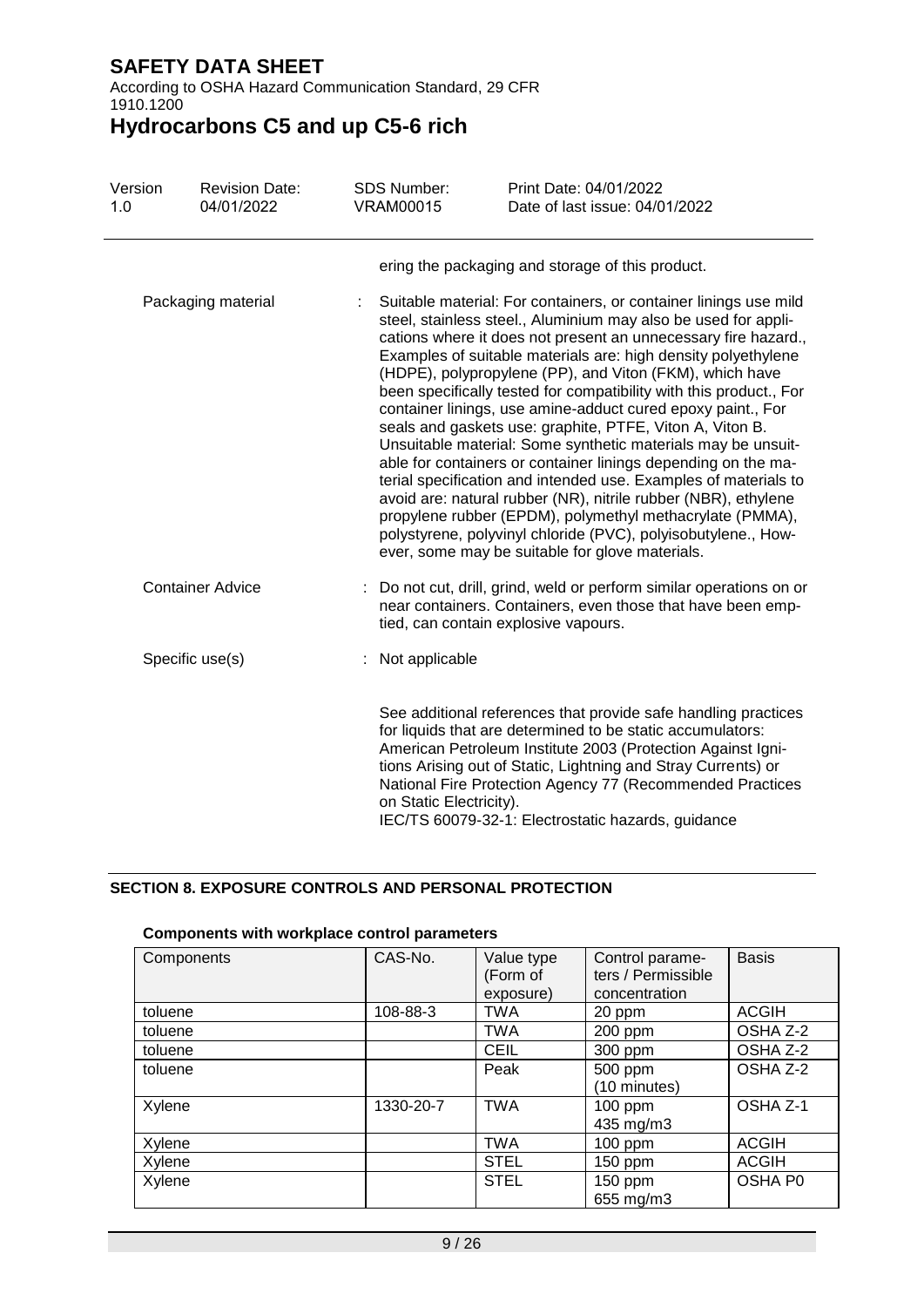According to OSHA Hazard Communication Standard, 29 CFR 1910.1200

# **Hydrocarbons C5 and up C5-6 rich**

| Version | <b>Revision Date:</b> |
|---------|-----------------------|
| 1.0     | 04/01/2022            |

SDS Number: VRAM00015

Print Date:04/01/2022 Date of last issue: 04/01/2022

| Xylene                 |                                                      | <b>TWA</b>  | 100 ppm<br>435 mg/m3                | OSHA P0             |
|------------------------|------------------------------------------------------|-------------|-------------------------------------|---------------------|
| 1,2,4-Trimethylbenzene | 95-63-6                                              | <b>TWA</b>  | 25 ppm                              | <b>ACGIH</b>        |
|                        |                                                      |             |                                     |                     |
|                        |                                                      |             |                                     |                     |
|                        |                                                      |             |                                     |                     |
| benzene                |                                                      | <b>TWA</b>  | $0.5$ ppm                           | <b>ACGIH</b>        |
| benzene                |                                                      | <b>STEL</b> | $2.5$ ppm                           | <b>ACGIH</b>        |
| benzene                |                                                      | <b>PEL</b>  | 1 ppm                               | <b>OSHA CARC</b>    |
| benzene                |                                                      | <b>STEL</b> | 5 ppm                               | <b>OSHA CARC</b>    |
| benzene                |                                                      | <b>TWA</b>  | 10 ppm                              | OSHA Z-2            |
| benzene                |                                                      | <b>CEIL</b> | 25 ppm                              | OSHA Z-2            |
| benzene                |                                                      | Peak        | 50 ppm<br>(10 minutes)              | OSHA Z-2            |
| Ethylbenzene           | $100 - 41 - 4$                                       | <b>TWA</b>  | 20 ppm                              | <b>ACGIH</b>        |
| Ethylbenzene           |                                                      | <b>TWA</b>  | 100 ppm<br>435 mg/m3                | OSHA Z-1            |
| n-Hexane               | 110-54-3                                             | <b>TWA</b>  | 500 ppm<br>1,800 mg/m3              | OSHA Z-1            |
| n-Hexane               |                                                      | <b>TWA</b>  | 50 ppm                              | <b>ACGIH</b>        |
| cyclohexane            | 110-82-7                                             | <b>TWA</b>  | 100 ppm                             | <b>ACGIH</b>        |
| cyclohexane            |                                                      | <b>TWA</b>  | 300 ppm<br>1,050 mg/m3              | OSHA <sub>Z-1</sub> |
| Naphthalene            | $\overline{9}$ 1-20-3                                | <b>TWA</b>  | 10 ppm<br>50 mg/m3                  | OSHA Z-1            |
| Naphthalene            |                                                      | <b>TWA</b>  | 10 ppm                              | <b>ACGIH</b>        |
|                        | Low boiling<br>point naph-<br>tha - un-<br>specified | <b>TWA</b>  | $\overline{500}$ ppm<br>2,000 mg/m3 | OSHA Z-1            |

### **Biological occupational exposure limits**

| Components | CAS-No.  | Control<br>parameters | Biological<br>specimen | Sam-<br>pling<br>time                                                      | Permissible<br>concentra-<br>tion | <b>Basis</b>               |
|------------|----------|-----------------------|------------------------|----------------------------------------------------------------------------|-----------------------------------|----------------------------|
| toluene    | 108-88-3 | Toluene               | In blood               | Prior to<br>last shift<br>of work-<br>week                                 | $0.02$ mg/l                       | <b>ACGIH</b><br>BEI        |
|            |          | Toluene               | Urine                  | End of<br>shift (As<br>soon as<br>possible<br>after<br>exposure<br>ceases) | $0.03$ mg/l                       | <b>ACGIH</b><br><b>BEI</b> |
|            |          | o-Cresol              | Urine                  | End of                                                                     | $0.3$ mg/g                        | <b>ACGIH</b>               |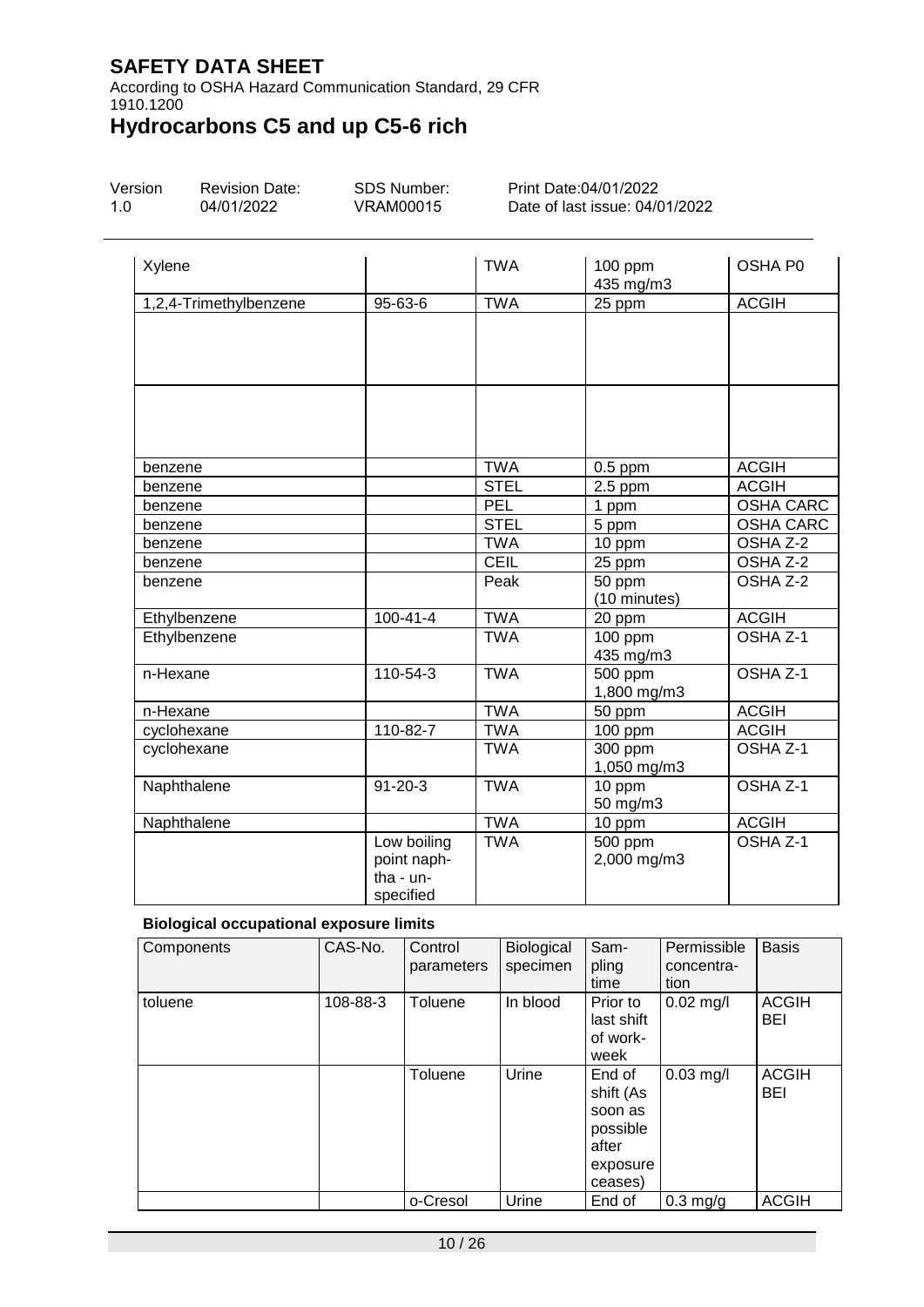According to OSHA Hazard Communication Standard, 29 CFR 1910.1200

# **Hydrocarbons C5 and up C5-6 rich**

| Version<br>1.0 | <b>Revision Date:</b><br>04/01/2022 | <b>VRAM00015</b> | SDS Number:                                                  |       | Print Date: 04/01/2022<br>Date of last issue: 04/01/2022                             |                                        |                                     |
|----------------|-------------------------------------|------------------|--------------------------------------------------------------|-------|--------------------------------------------------------------------------------------|----------------------------------------|-------------------------------------|
|                |                                     |                  |                                                              |       | shift (As<br>soon as<br>possible<br>after<br>exposure<br>ceases)                     | Creatinine                             | <b>BEI</b>                          |
| Xylene         |                                     | 1330-20-7        | Methylhip-<br>puric acids                                    | Urine | End of<br>shift (As<br>soon as<br>possible<br>after<br>exposure<br>ceases)           | 1.5 $g/g$ cre-<br>atinine              | <b>ACGIH</b><br>BEI                 |
| benzene        |                                     | $71-43-2$        | S-<br>Phenylmer-<br>capturic<br>acid                         | Urine | End of<br>shift (As<br>soon as<br>possible<br>after<br>exposure<br>ceases)           | $25 \mu g/g$<br>creatinine             | <b>ACGIH</b><br><b>BEI</b>          |
|                |                                     |                  | t,t-Muconic<br>acid                                          | Urine | End of<br>shift (As<br>soon as<br>possible<br>after<br>exposure<br>ceases)           | 500 µg/g<br>creatinine                 | <b>ACGIH</b><br>BEI                 |
|                | Ethylbenzene                        | $100 - 41 - 4$   | Sum of<br>mandelic<br>acid and<br>phenyl gly-<br>oxylic acid | Urine | End of<br>shift (As<br>soon as<br>possible<br>after<br>exposure<br>ceases)<br>End of | $0.15$ g/g<br>creatinine<br>$0,15$ g/g | <b>ACGIH</b><br>BEI<br><b>ACGIH</b> |
| n-Hexane       |                                     | 110-54-3         | $2,5-$<br>Hexanedi-<br>one                                   | Urine | shift<br>End of<br>shift at<br>end of<br>work-<br>week                               | creatinine<br>$0.4$ mg/l               | BEI<br><b>ACGIH</b><br><b>BEI</b>   |

#### **Monitoring Methods**

Monitoring of the concentration of substances in the breathing zone of workers or in the general workplace may be required to confirm compliance with an OEL and adequacy of exposure controls. For some substances biological monitoring may also be appropriate.

Validated exposure measurement methods should be applied by a competent person and samples analysed by an accredited laboratory.

Examples of sources of recommended exposure measurement methods are given below or contact the supplier. Further national methods may be available.

National Institute of Occupational Safety and Health (NIOSH), USA: Manual of Analytical Methods http://www.cdc.gov/niosh/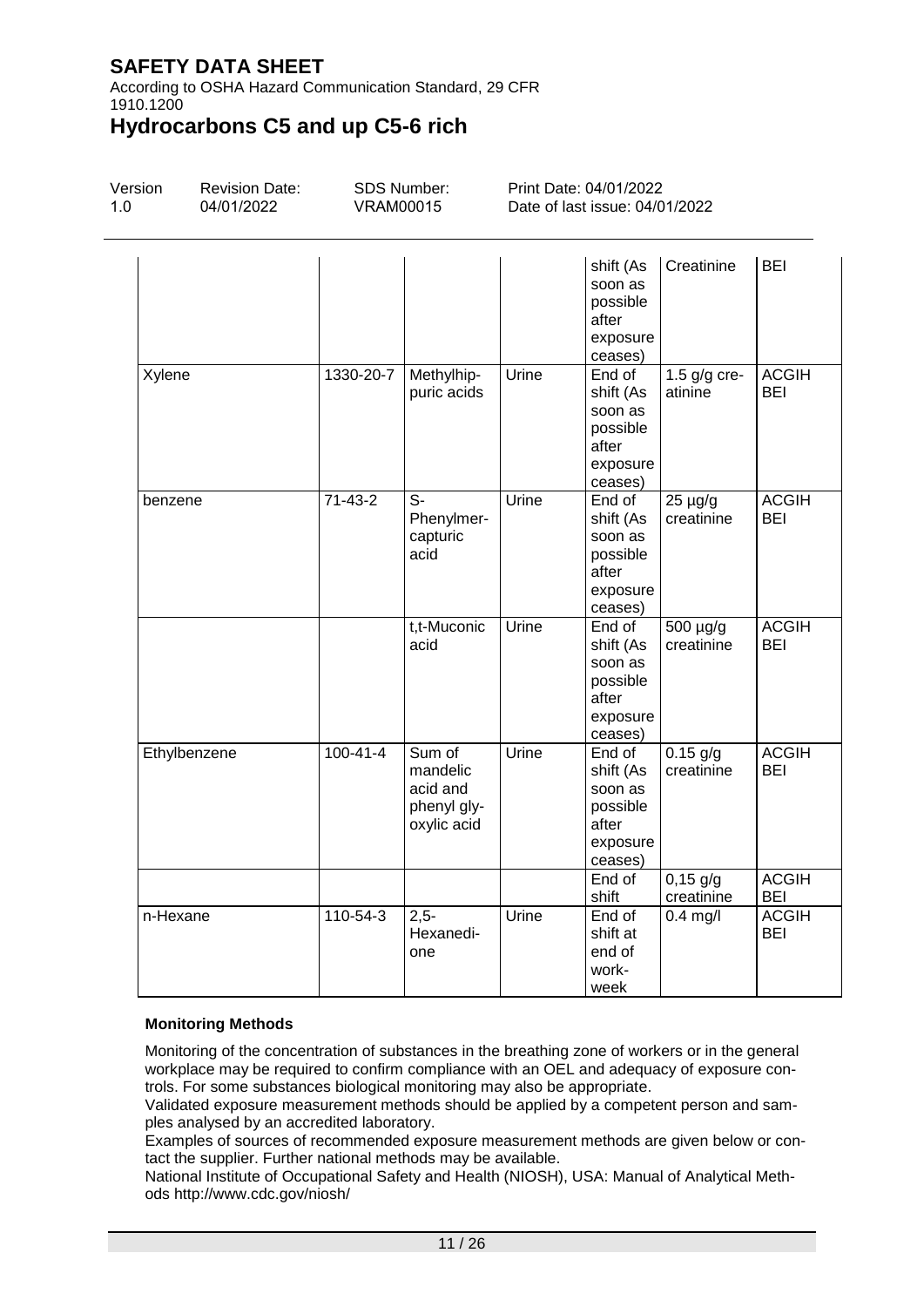According to OSHA Hazard Communication Standard, 29 CFR 1910.1200

**Hydrocarbons C5 and up C5-6 rich**

| Version | <b>Revision Date:</b> | SDS Number: | Print Date: 04/01/2022         |
|---------|-----------------------|-------------|--------------------------------|
| 1.0     | 04/01/2022            | VRAM00015   | Date of last issue: 04/01/2022 |

Occupational Safety and Health Administration (OSHA), USA: Sampling and Analytical Methods http://www.osha.gov/

Health and Safety Executive (HSE), UK: Methods for the Determination of Hazardous Substances http://www.hse.gov.uk/

Institut für Arbeitsschutz Deutschen Gesetzlichen Unfallversicherung (IFA) , Germany http://www.dguv.de/inhalt/index.jsp

L'Institut National de Recherche et de Securité, (INRS), France http://www.inrs.fr/accueil

| <b>Engineering measures</b> | : The level of protection and types of controls necessary will<br>vary depending upon potential exposure conditions. Select<br>controls based on a risk assessment of local circumstances.<br>Appropriate measures include:<br>Use sealed systems as far as possible.<br>Adequate explosion-proof ventilation to control airborne con-<br>centrations below the exposure guidelines/limits.<br>Local exhaust ventilation is recommended.<br>Eye washes and showers for emergency use.<br>Prevent unauthorised persons entering the zone.<br>Firewater monitors and deluge systems are recommended. |
|-----------------------------|----------------------------------------------------------------------------------------------------------------------------------------------------------------------------------------------------------------------------------------------------------------------------------------------------------------------------------------------------------------------------------------------------------------------------------------------------------------------------------------------------------------------------------------------------------------------------------------------------|
|                             | General Information:                                                                                                                                                                                                                                                                                                                                                                                                                                                                                                                                                                               |

Consider technical advances and process upgrades (including automation) for the elimination of releases. Minimise exposure using measures such as closed systems, dedicated facilities and suitable general/local exhaust ventilation. Drain down systems and clear transfer lines prior to breaking containment. Clean/flush equipment, where possible, prior to maintenance. Where there is potential for exposure: restrict access to authorised persons; provide specific activity training to operators to minimise exposures; wear suitable gloves and coveralls to prevent skin contamination; wear respiratory protection when there is potential for inhalation; clear up spills immediately and dispose of wastes safely.Ensure safe systems of work or equivalent arrangements are in place to manage risks. Regularly inspect, test and maintain all control measures. Consider the need for risk based health surveillance.

Do not ingest. If swallowed then seek immediate medical assistance.

#### **Personal protective equipment**

Respiratory protection : If engineering controls do not maintain airborne concentrations to a level which is adequate to protect worker health, select respiratory protection equipment suitable for the specific conditions of use and meeting relevant legislation. Check with respiratory protective equipment suppliers. Where air-filtering respirators are suitable, select an appropriate combination of mask and filter. Where air-filtering respirators are unsuitable (e.g. airborne concentrations are high, risk of oxygen deficiency, confined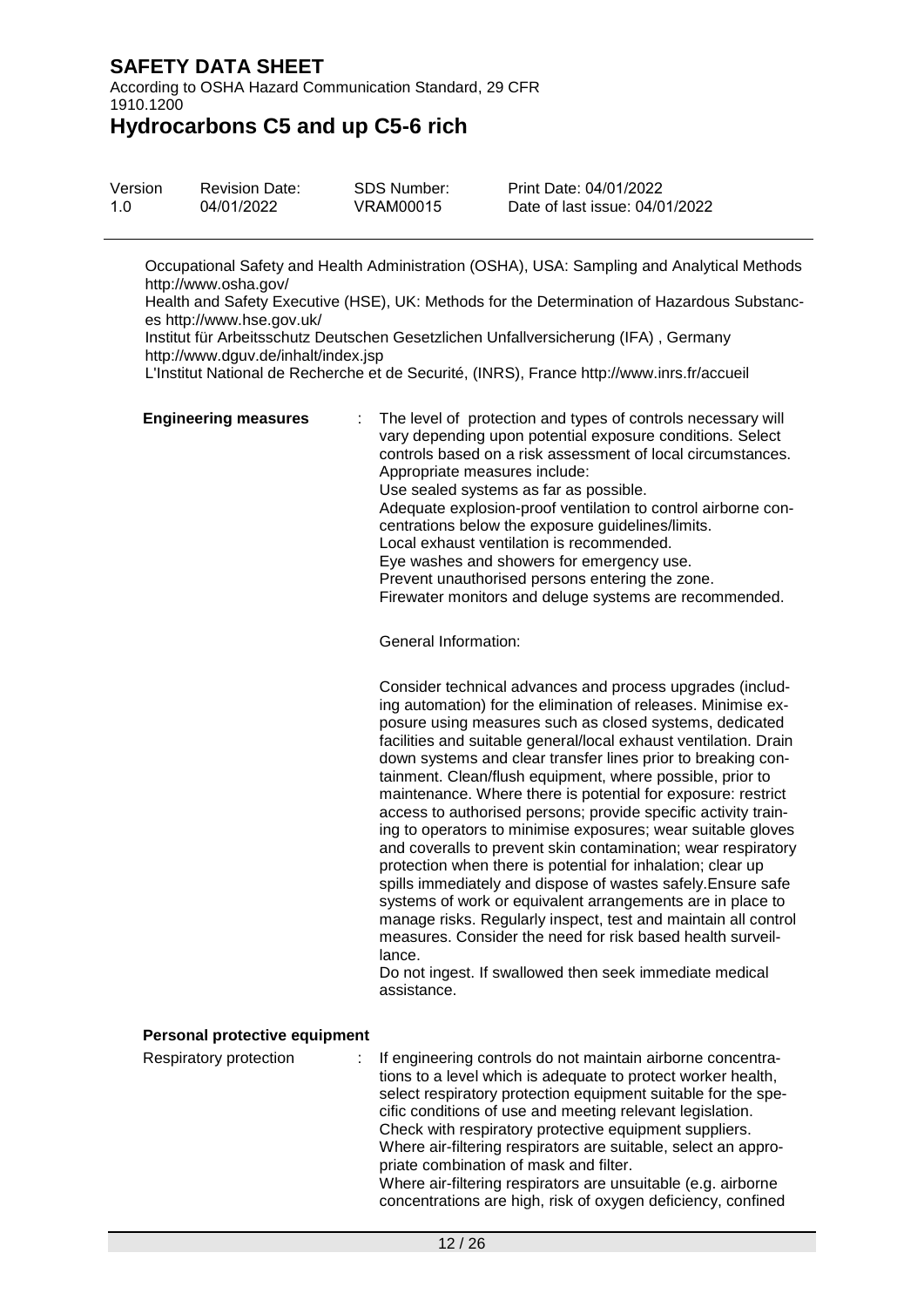According to OSHA Hazard Communication Standard, 29 CFR 1910.1200

| Version<br>1.0 | <b>Revision Date:</b><br>04/01/2022 | <b>SDS Number:</b><br><b>VRAM00015</b>     | Print Date: 04/01/2022<br>Date of last issue: 04/01/2022                                                                                                                                                                                                                                                                                                                                                                                                                                                                                                                                                                                                                                                                                                                                                                                                                                                                                                                                                                                                                                                                                                                                                                                                                                                                                                                                                                                               |
|----------------|-------------------------------------|--------------------------------------------|--------------------------------------------------------------------------------------------------------------------------------------------------------------------------------------------------------------------------------------------------------------------------------------------------------------------------------------------------------------------------------------------------------------------------------------------------------------------------------------------------------------------------------------------------------------------------------------------------------------------------------------------------------------------------------------------------------------------------------------------------------------------------------------------------------------------------------------------------------------------------------------------------------------------------------------------------------------------------------------------------------------------------------------------------------------------------------------------------------------------------------------------------------------------------------------------------------------------------------------------------------------------------------------------------------------------------------------------------------------------------------------------------------------------------------------------------------|
|                |                                     | ratus.<br>cordance with local regulations. | space) use appropriate positive pressure breathing appa-<br>All respiratory protection equipment and use must be in ac-                                                                                                                                                                                                                                                                                                                                                                                                                                                                                                                                                                                                                                                                                                                                                                                                                                                                                                                                                                                                                                                                                                                                                                                                                                                                                                                                |
|                |                                     |                                            | Respirator selection, use and maintenance should be in ac-<br>cordance with the requirements of the OSHA Respiratory<br>Protection Standard, 29 CFR 1910.134.                                                                                                                                                                                                                                                                                                                                                                                                                                                                                                                                                                                                                                                                                                                                                                                                                                                                                                                                                                                                                                                                                                                                                                                                                                                                                          |
|                |                                     |                                            | Select a filter suitable for the combination of organic gases<br>and vapours [Type A/Type P boiling point >65°C (149°F)].                                                                                                                                                                                                                                                                                                                                                                                                                                                                                                                                                                                                                                                                                                                                                                                                                                                                                                                                                                                                                                                                                                                                                                                                                                                                                                                              |
|                |                                     |                                            | In areas where hydrogen sulphide vapours may accumulate,<br>a positive-pressure air-supplied respirator is advised.                                                                                                                                                                                                                                                                                                                                                                                                                                                                                                                                                                                                                                                                                                                                                                                                                                                                                                                                                                                                                                                                                                                                                                                                                                                                                                                                    |
|                | Hand protection<br>Remarks          |                                            | Personal hygiene is a key element of effective hand care.<br>Gloves must only be worn on clean hands. After using<br>gloves, hands should be washed and dried thoroughly. Appli-<br>cation of a non-perfumed moisturizer is recommended. Suit-<br>ability and durability of a glove is dependent on usage, e.g.<br>frequency and duration of contact, chemical resistance of<br>glove material, dexterity. Always seek advice from glove sup-<br>pliers. Contaminated gloves should be replaced. For continu-<br>ous contact we recommend gloves with breakthrough time of<br>more than 240 minutes with preference for > 480 minutes<br>where suitable gloves can be identified. For short-term/splash<br>protection we recommend the same, but recognize that suit-<br>able gloves offering this level of protection may not be avail-<br>able and in this case a lower breakthrough time maybe ac-<br>ceptable so long as appropriate maintenance and replace-<br>ment regimes are followed. Glove thickness is not a good<br>predictor of glove resistance to a chemical as it is dependent<br>on the exact composition of the glove material.<br>Select gloves tested to a relevant standard (e.g. Europe<br>EN374, US F739). When prolonged or frequent repeated<br>contact occurs, Nitrile gloves may be suitable. (Breakthrough<br>time of > 240 minutes.) For incidental contact/splash protec-<br>tion Neoprene, PVC gloves may be suitable. |
|                | Eye protection                      | adequate eye protection.                   | Wear goggles for use against liquids and gas.<br>If a local risk assessment deems it so then chemical splash<br>goggles may not be required and safety glasses may provide                                                                                                                                                                                                                                                                                                                                                                                                                                                                                                                                                                                                                                                                                                                                                                                                                                                                                                                                                                                                                                                                                                                                                                                                                                                                             |
|                | Skin and body protection            |                                            | Wear chemical resistant gloves/gauntlets and boots. Where<br>risk of splashing, also wear an apron.                                                                                                                                                                                                                                                                                                                                                                                                                                                                                                                                                                                                                                                                                                                                                                                                                                                                                                                                                                                                                                                                                                                                                                                                                                                                                                                                                    |
|                | Protective measures                 |                                            | Personal protective equipment (PPE) should meet recom-<br>mended national standards. Check with PPE suppliers.                                                                                                                                                                                                                                                                                                                                                                                                                                                                                                                                                                                                                                                                                                                                                                                                                                                                                                                                                                                                                                                                                                                                                                                                                                                                                                                                         |
|                | Hygiene measures                    |                                            | Always observe good personal hygiene measures, such as<br>washing hands after handling the material and before eating,                                                                                                                                                                                                                                                                                                                                                                                                                                                                                                                                                                                                                                                                                                                                                                                                                                                                                                                                                                                                                                                                                                                                                                                                                                                                                                                                 |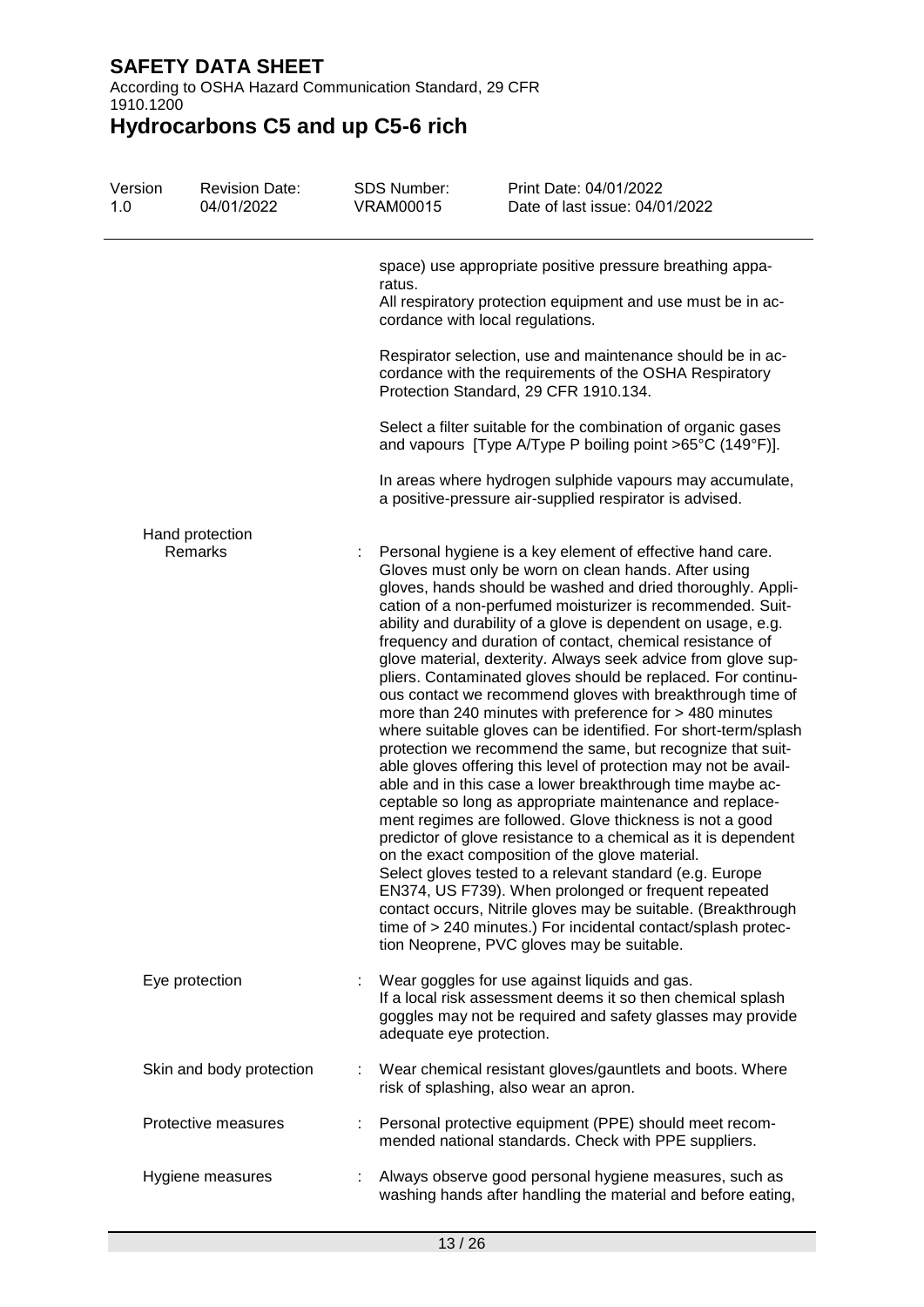According to OSHA Hazard Communication Standard, 29 CFR 1910.1200

| Version<br>1.0 | <b>Revision Date:</b><br>04/01/2022                   | <b>SDS Number:</b><br><b>VRAM00015</b>           | Print Date: 04/01/2022<br>Date of last issue: 04/01/2022                                                                                                                                       |
|----------------|-------------------------------------------------------|--------------------------------------------------|------------------------------------------------------------------------------------------------------------------------------------------------------------------------------------------------|
|                |                                                       | Practice good housekeeping.                      | drinking, and/or smoking. Routinely wash work clothing and<br>protective equipment to remove contaminants. Discard con-<br>taminated clothing and footwear that cannot be cleaned.             |
|                | <b>Environmental exposure controls</b>                |                                                  |                                                                                                                                                                                                |
|                | General advice                                        | vapour.<br>section 6.                            | : Local guidelines on emission limits for volatile substances<br>must be observed for the discharge of exhaust air containing<br>Information on accidental release measures are to be found in |
|                | <b>SECTION 9. PHYSICAL AND CHEMICAL PROPERTIES</b>    |                                                  |                                                                                                                                                                                                |
|                | Appearance                                            | liquid                                           |                                                                                                                                                                                                |
|                |                                                       | liquid                                           |                                                                                                                                                                                                |
|                | Colour                                                | Colourless to light coloured                     |                                                                                                                                                                                                |
|                |                                                       | Not applicable                                   |                                                                                                                                                                                                |
|                | Odour                                                 | Hydrocarbon                                      |                                                                                                                                                                                                |
|                |                                                       | Not applicable                                   |                                                                                                                                                                                                |
|                | <b>Odour Threshold</b>                                | Data not available                               |                                                                                                                                                                                                |
| рH             |                                                       | Data not available                               |                                                                                                                                                                                                |
|                | Melting point/freezing point                          | Data not available                               |                                                                                                                                                                                                |
| range          | Initial boiling point and boiling :                   | -1 - 240 °C / 30 - 464 °F                        |                                                                                                                                                                                                |
|                | Boiling point/boiling range                           | 20 - 190 °C / 68 - 374 °F<br>Method: Unspecified |                                                                                                                                                                                                |
|                | Flash point                                           | $< 0 - 47$ °C / 32 - 117 °F                      |                                                                                                                                                                                                |
|                |                                                       | $\epsilon$ = -40 °C / $\epsilon$ = -40 °F        |                                                                                                                                                                                                |
|                |                                                       | Method: Unspecified                              |                                                                                                                                                                                                |
|                | Evaporation rate                                      | Data not available                               |                                                                                                                                                                                                |
|                | Flammability (solid, gas)                             | Not applicable                                   |                                                                                                                                                                                                |
|                | Upper explosion limit / upper<br>flammability limit   | 7.6 %(V)                                         |                                                                                                                                                                                                |
|                | Lower explosion limit / Lower :<br>flammability limit | 1.4 %(V)                                         |                                                                                                                                                                                                |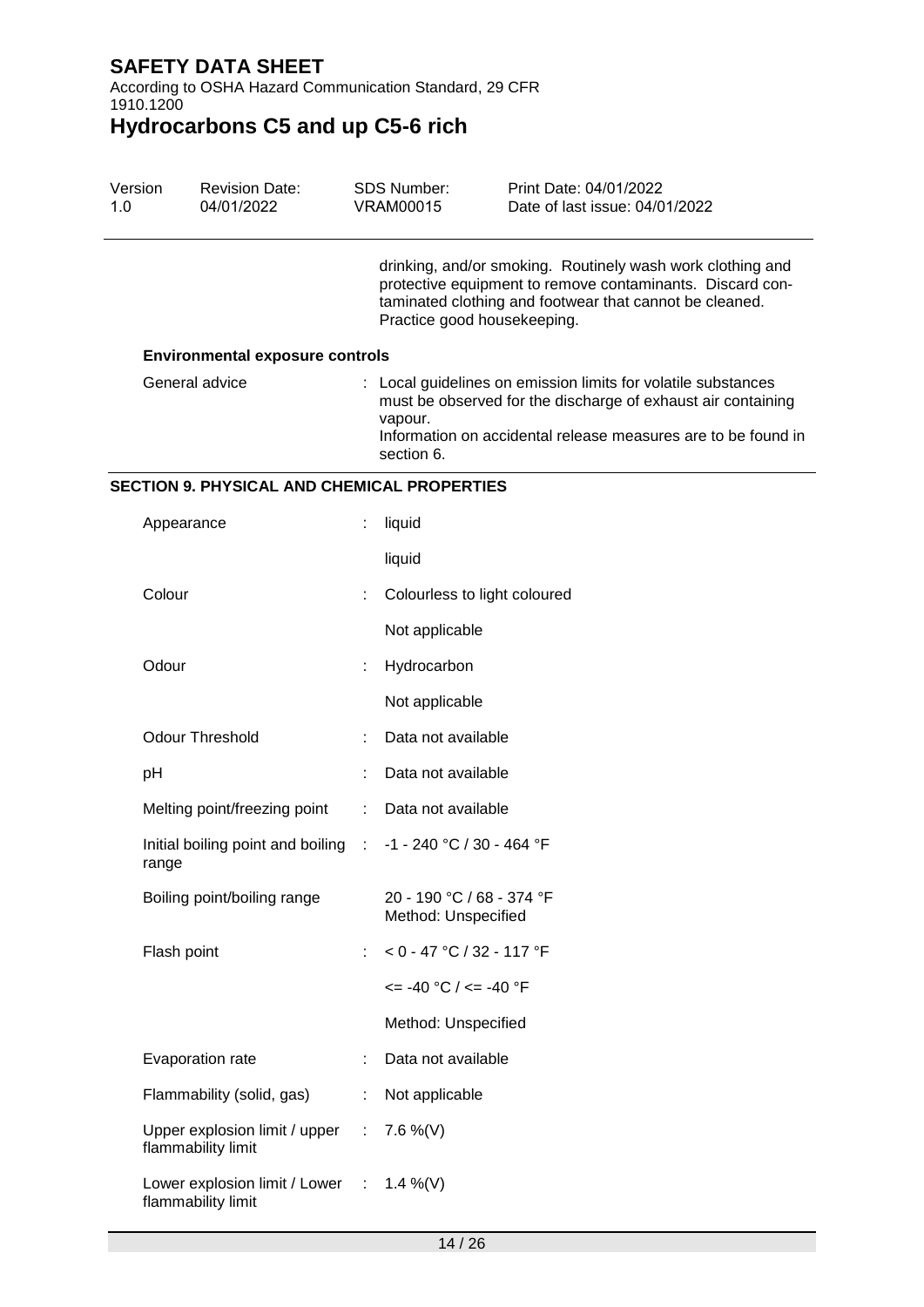According to OSHA Hazard Communication Standard, 29 CFR 1910.1200

| Version<br>1.0  | <b>Revision Date:</b><br>04/01/2022        |               | SDS Number:<br><b>VRAM00015</b>                        | Print Date: 04/01/2022<br>Date of last issue: 04/01/2022                                                                                                                                                                                                              |
|-----------------|--------------------------------------------|---------------|--------------------------------------------------------|-----------------------------------------------------------------------------------------------------------------------------------------------------------------------------------------------------------------------------------------------------------------------|
| Vapour pressure |                                            |               |                                                        | : 4.1 - 160 kPa (37.8 °C / 100.0 °F)                                                                                                                                                                                                                                  |
|                 |                                            |               | 9 - 100 kPa (38 °C / 100 °F)                           |                                                                                                                                                                                                                                                                       |
|                 |                                            |               | Method: Unspecified                                    |                                                                                                                                                                                                                                                                       |
|                 |                                            |               | 20 - 180 kPa (50 °C / 122 °F)                          |                                                                                                                                                                                                                                                                       |
|                 |                                            |               | Method: Unspecified                                    |                                                                                                                                                                                                                                                                       |
|                 | Relative density                           |               | Data not available                                     |                                                                                                                                                                                                                                                                       |
|                 | Density                                    |               |                                                        | 0.64 - 0.82 g/cm3 (15 °C / 59 °F)                                                                                                                                                                                                                                     |
|                 |                                            |               | 640 - 760 kg/m3 (15 °C / 59 °F)<br>Method: Unspecified |                                                                                                                                                                                                                                                                       |
|                 | Solubility(ies)                            |               |                                                        |                                                                                                                                                                                                                                                                       |
|                 | Water solubility                           |               | Data not available                                     |                                                                                                                                                                                                                                                                       |
|                 | Solubility in other solvents :             |               | Data not available                                     |                                                                                                                                                                                                                                                                       |
|                 | Partition coefficient: n-<br>octanol/water |               | log Pow: 2 - 7                                         |                                                                                                                                                                                                                                                                       |
|                 |                                            |               | Data not available                                     |                                                                                                                                                                                                                                                                       |
|                 | Auto-ignition temperature                  |               | : $275 - 445$ °C / 527 - 833 °F                        |                                                                                                                                                                                                                                                                       |
|                 | Decomposition temperature                  | $\mathcal{L}$ | Data not available                                     |                                                                                                                                                                                                                                                                       |
|                 | Viscosity<br>Viscosity, kinematic          |               |                                                        | : $0.28 - 0.48$ mm2/s (40 °C / 104 °F)                                                                                                                                                                                                                                |
|                 |                                            |               |                                                        | 0.25 - 0.75 mm2/s (40.0 °C / 104.0 °F)                                                                                                                                                                                                                                |
|                 |                                            |               | Method: Unspecified                                    |                                                                                                                                                                                                                                                                       |
|                 |                                            |               | Method: Unspecified<br>Not applicable                  |                                                                                                                                                                                                                                                                       |
|                 | <b>Explosive properties</b>                |               |                                                        | <b>Classification Code: Not classified</b>                                                                                                                                                                                                                            |
|                 | Oxidizing properties                       |               | Not applicable                                         |                                                                                                                                                                                                                                                                       |
|                 | Conductivity                               |               |                                                        | Low conductivity: $<$ 100 pS/m, The conductivity of this material<br>makes it a static accumulator., A liquid is typically considered<br>nonconductive if its conductivity is below 100 pS/m and is<br>considered semi-conductive if its conductivity is below 10,000 |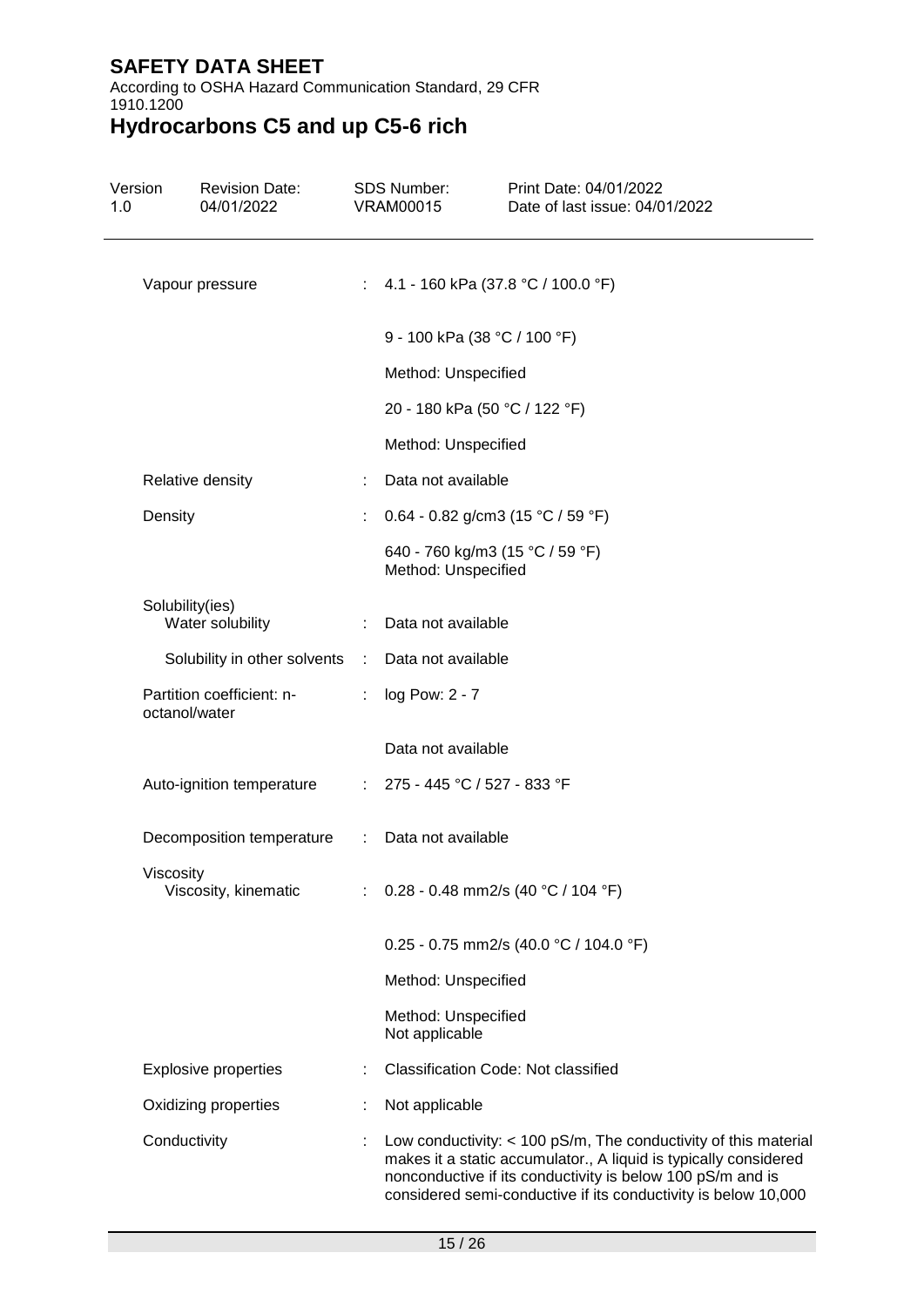According to OSHA Hazard Communication Standard, 29 CFR 1910.1200

**Hydrocarbons C5 and up C5-6 rich**

| Version<br>1.0 | <b>SDS Number:</b><br><b>Revision Date:</b><br>04/01/2022<br><b>VRAM00015</b> |  |                                                                                                                                                                                                                                                                         | Print Date: 04/01/2022<br>Date of last issue: 04/01/2022                                                                                                                                                                                                                                                                                                                        |
|----------------|-------------------------------------------------------------------------------|--|-------------------------------------------------------------------------------------------------------------------------------------------------------------------------------------------------------------------------------------------------------------------------|---------------------------------------------------------------------------------------------------------------------------------------------------------------------------------------------------------------------------------------------------------------------------------------------------------------------------------------------------------------------------------|
|                |                                                                               |  | pS/m., Whether a liquid is nonconductive or semiconductive,<br>the precautions are the same., A number of factors, for exam-<br>ple liquid temperature, presence of contaminants, and anti-<br>static additives can greatly influence the conductivity of a liq-<br>uid |                                                                                                                                                                                                                                                                                                                                                                                 |
|                | <b>SECTION 10. STABILITY AND REACTIVITY</b>                                   |  |                                                                                                                                                                                                                                                                         |                                                                                                                                                                                                                                                                                                                                                                                 |
|                | Reactivity                                                                    |  | May oxidise in the presence of air.                                                                                                                                                                                                                                     |                                                                                                                                                                                                                                                                                                                                                                                 |
|                | Chemical stability                                                            |  |                                                                                                                                                                                                                                                                         | Stable under normal conditions of use.                                                                                                                                                                                                                                                                                                                                          |
| tions          | Possibility of hazardous reac-                                                |  | according to provisions                                                                                                                                                                                                                                                 | No hazardous reaction is expected when handled and stored                                                                                                                                                                                                                                                                                                                       |
|                | Conditions to avoid                                                           |  |                                                                                                                                                                                                                                                                         | Avoid heat, sparks, open flames and other ignition sources.                                                                                                                                                                                                                                                                                                                     |
|                |                                                                               |  | tricity.                                                                                                                                                                                                                                                                | In certain circumstances product can ignite due to static elec-                                                                                                                                                                                                                                                                                                                 |
|                | Incompatible materials                                                        |  | Strong oxidising agents.                                                                                                                                                                                                                                                |                                                                                                                                                                                                                                                                                                                                                                                 |
|                | Hazardous decomposition<br>products                                           |  | during normal storage.<br>dation.                                                                                                                                                                                                                                       | Hazardous decomposition products are not expected to form<br>Thermal decomposition is highly dependent on conditions. A<br>complex mixture of airborne solids, liquids and gases includ-<br>ing carbon monoxide, carbon dioxide, sulphur oxides and<br>unidentified organic compounds will be evolved when this<br>material undergoes combustion or thermal or oxidative degra- |

Hydrogen sulphide.

### **SECTION 11. TOXICOLOGICAL INFORMATION**

Basis for assessment : Information given is based on product data, a knowledge of the components and the toxicology of similar products.Unless indicated otherwise, the data presented is representative of the product as a whole, rather than for individual component(s).

#### **Information on likely routes of exposure**

Exposure may occur via inhalation, ingestion, skin absorption, skin or eye contact, and accidental ingestion.

#### **Acute toxicity**

#### **Product:**

| Acute oral toxicity       | : LD50 Oral (Rat): $> 5,000$ mg/kg<br>Remarks: Low toxicity: |
|---------------------------|--------------------------------------------------------------|
| Acute inhalation toxicity | : LC 50 (Rat): $>$ 5 mg/l<br>Exposure time: 4 h              |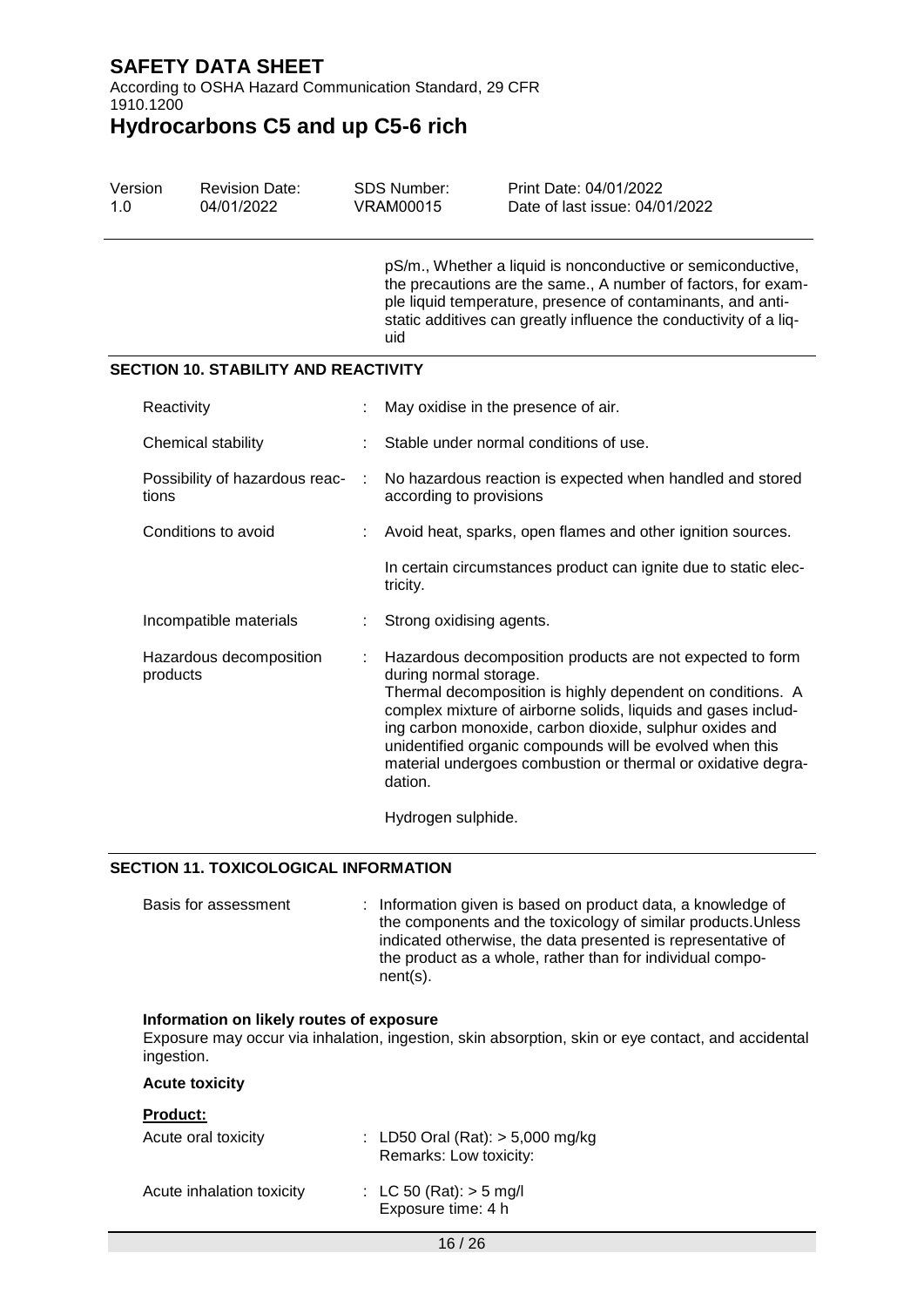According to OSHA Hazard Communication Standard, 29 CFR 1910.1200

### **Hydrocarbons C5 and up C5-6 rich**

| Version<br>1.0 | <b>Revision Date:</b><br>04/01/2022                |   | <b>SDS Number:</b><br>VRAM00015                             | Print Date: 04/01/2022<br>Date of last issue: 04/01/2022                                                                  |
|----------------|----------------------------------------------------|---|-------------------------------------------------------------|---------------------------------------------------------------------------------------------------------------------------|
|                |                                                    |   | Remarks: Low toxicity:                                      |                                                                                                                           |
|                |                                                    |   | throat and lungs.                                           | Remarks: Based on human experience, breathing of vapours<br>or mists may cause a temporary burning sensation to nose,     |
|                | Acute dermal toxicity                              |   | : LD 50 (Rabbit): $> 2,000$ mg/kg<br>Remarks: Low toxicity: |                                                                                                                           |
|                | Acute toxicity (other routes of<br>administration) | ÷ |                                                             | Remarks: Exposure may occur via inhalation, ingestion, skin<br>absorption, skin or eye contact, and accidental ingestion. |

### **Skin corrosion/irritation**

#### **Product:**

Remarks: Irritating to skin.

#### **Serious eye damage/eye irritation**

#### **Product:**

Remarks: Slightly irritating to the eye., Based on available data, the classification criteria are not met.

Remarks: Irritating to eyes. (Hydrogen Sulfide)

#### **Respiratory or skin sensitisation**

#### **Product:**

Remarks: Not a sensitiser. Based on available data, the classification criteria are not met.

#### **Germ cell mutagenicity**

#### **Product:**

: Remarks: Contains Benzene, CAS # 71-43-2., May cause heritable genetic damage

Remarks: Mutagenicity studies on gasoline and gasoline blending streams have shown predominantly negative results.

#### **Carcinogenicity**

#### **Product:**

Remarks: Contains Benzene, CAS # 71-43-2., Known human carcinogen.

Remarks: Contains Benzene, CAS # 71-43-2., May cause leukaemia (AML - acute myelogenous leukaemia)., May cause MDS (Myelodysplastic Syndrome).

Remarks: Inhalation exposure to mice causes liver tumours, which are not considered relevant to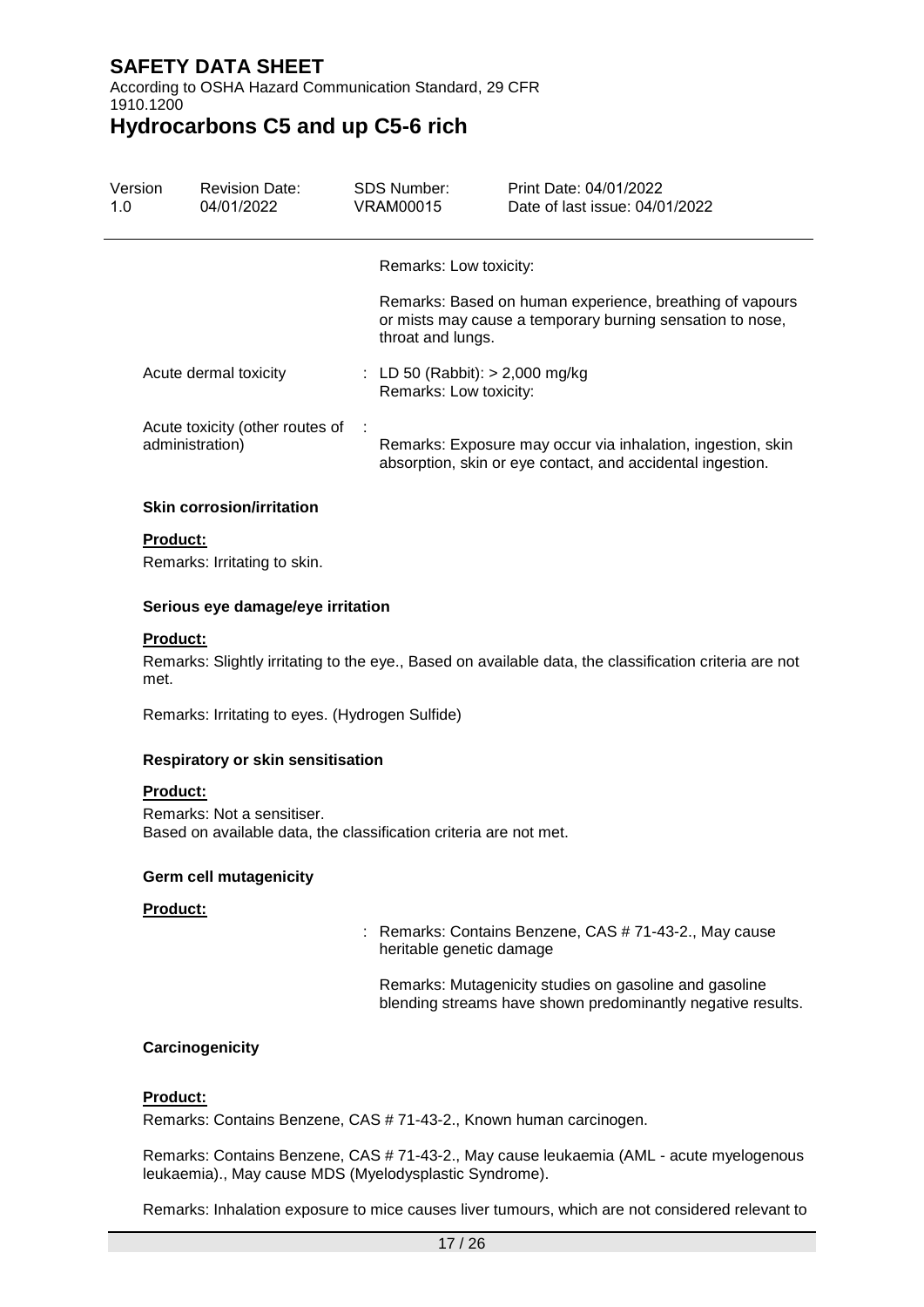According to OSHA Hazard Communication Standard, 29 CFR 1910.1200 **Hydrocarbons C5 and up C5-6 rich**

| Version | <b>Revision Date:</b> | SDS Number: | Print Date: 04/01/2022         |
|---------|-----------------------|-------------|--------------------------------|
| 1.0     | 04/01/2022            | VRAM00015   | Date of last issue: 04/01/2022 |

#### humans.

Remarks: An epidemiology study of more than 18,000 petroleum marketing and distribution workers found no significantly increased risk of death from leukemia, multiple myeloma, or kidney cancer associated with gasoline exposure.

| <b>IARC</b>                              | Group 1: Carcinogenic to humans                                   |                                                                                                                                   |  |
|------------------------------------------|-------------------------------------------------------------------|-----------------------------------------------------------------------------------------------------------------------------------|--|
|                                          | benzene                                                           | 71-43-2                                                                                                                           |  |
|                                          | Group 2B: Possibly carcinogenic to humans                         |                                                                                                                                   |  |
|                                          | Hydrocarbons, C≥5, C5-6-<br>rich.                                 | Low boiling point naphtha - un-<br>specified                                                                                      |  |
|                                          | Ethylbenzene                                                      | $100 - 41 - 4$                                                                                                                    |  |
|                                          | Naphthalene                                                       | $91 - 20 - 3$                                                                                                                     |  |
| <b>OSHA</b>                              | OSHA specifically regulated carcinogen                            |                                                                                                                                   |  |
|                                          | benzene                                                           | 71-43-2                                                                                                                           |  |
| <b>NTP</b>                               | Known to be human carcinogen                                      |                                                                                                                                   |  |
|                                          | benzene                                                           | 71-43-2                                                                                                                           |  |
|                                          | Reasonably anticipated to be a human carcinogen                   |                                                                                                                                   |  |
|                                          | Naphthalene                                                       | $91 - 20 - 3$                                                                                                                     |  |
| <b>Reproductive toxicity</b><br>Product: |                                                                   |                                                                                                                                   |  |
|                                          | totoxicity at doses which are maternally toxic.                   | Remarks: Contains Toluene, CAS # 108-88-3., Causes foe-                                                                           |  |
|                                          | fertility at doses which produce other toxic effects.             | Remarks: Contains n-Hexane, CAS # 110-54-3., May impair                                                                           |  |
|                                          | Remarks: Contains Toluene, CAS # 108-88-3., Many case<br>culties. | studies involving abuse during pregnancy indicate that toluene<br>can cause birth defects, growth retardation and learning diffi- |  |
| <b>STOT - single exposure</b>            |                                                                   |                                                                                                                                   |  |
| Product:                                 |                                                                   |                                                                                                                                   |  |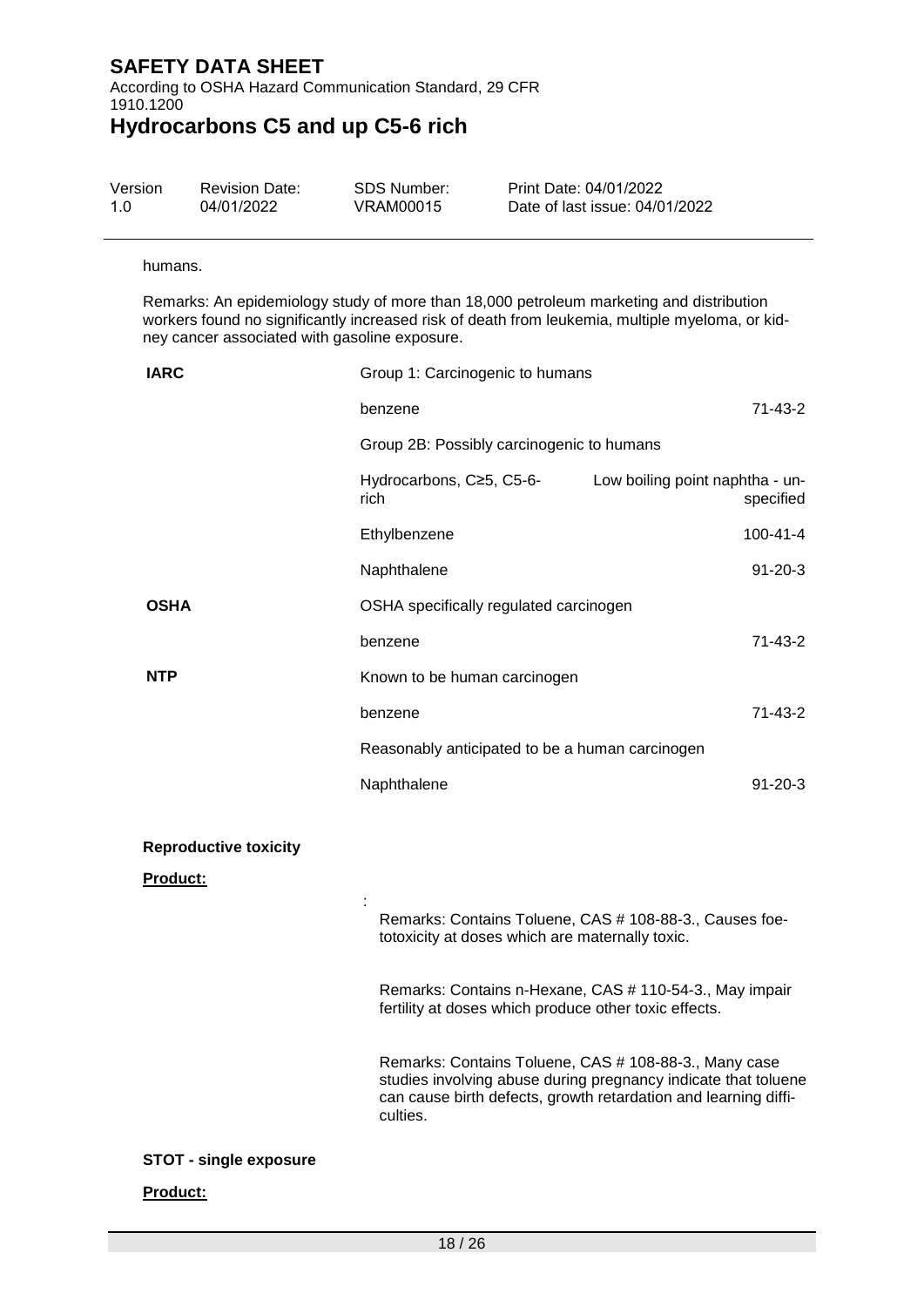According to OSHA Hazard Communication Standard, 29 CFR 1910.1200

**Hydrocarbons C5 and up C5-6 rich**

| Version | <b>Revision Date:</b> | SDS Number: | Print Date: 04/01/2022         |
|---------|-----------------------|-------------|--------------------------------|
| 1.0     | 04/01/2022            | VRAM00015   | Date of last issue: 04/01/2022 |

Remarks: High concentrations may cause central nervous system depression resulting in headaches, dizziness and nausea; continued inhalation may result in unconsciousness and/or death.

Remarks: Slightly irritating to respiratory system.

Remarks: Inhalation of vapours or mists cause irritation to the respiratory system. (Hydrogen Sulfide)

#### **STOT - repeated exposure**

#### **Product:**

Remarks: Kidney: caused kidney effects in male rats which are not considered relevant to humans

Remarks: Contains Toluene, CAS # 108-88-3., Prolonged and repeated exposures to high concentrations have resulted in hearing loss in rats. Solvent abuse and noise interaction in the work environment may cause hearing loss., Abuse of vapours has been associated with organ damage and death.

#### **Aspiration toxicity**

#### **Product:**

Aspiration into the lungs when swallowed or vomited may cause chemical pneumonitis which can be fatal.

#### **Further information**

#### **Product:**

Remarks: Exposure to very high concentrations of similar materials has been associated with irregular heart rhythms and cardiac arrest.

Remarks: Classifications by other authorities under varying regulatory frameworks may exist.

Remarks: H2S has a broad range of effects dependent on the airborne concentration and length of exposure: 0.02 ppm odour threshold, smell of rotten eggs; 10 ppm eye and respiratory tract irritation; 100 ppm coughing, headache, dizziness, nausea, eye irritation, loss of sense of smell in minutes; 200 ppm potential for pulmonary oedema after >20-30 minutes; 500 ppm loss of consciousness after short exposures, potential for respiratory arrest; >1000ppm immediate loss of consciousness, may lead rapidly to death, prompt cardiopulmonary resuscitation may be required. Do not depend on sense of smell for warning. H2S causes rapid olfactory fatigue (deadens sense of smell). There is no evidence that H2S will accumulate in the body tissue after repeated exposure.

### **SECTION 12. ECOLOGICAL INFORMATION**

| Basis for assessment | Incomplete ecotoxicological data are available for this product. |
|----------------------|------------------------------------------------------------------|
|                      | The information given below is based partly on a knowledge of    |
|                      | the components and the ecotoxicology of similar products.        |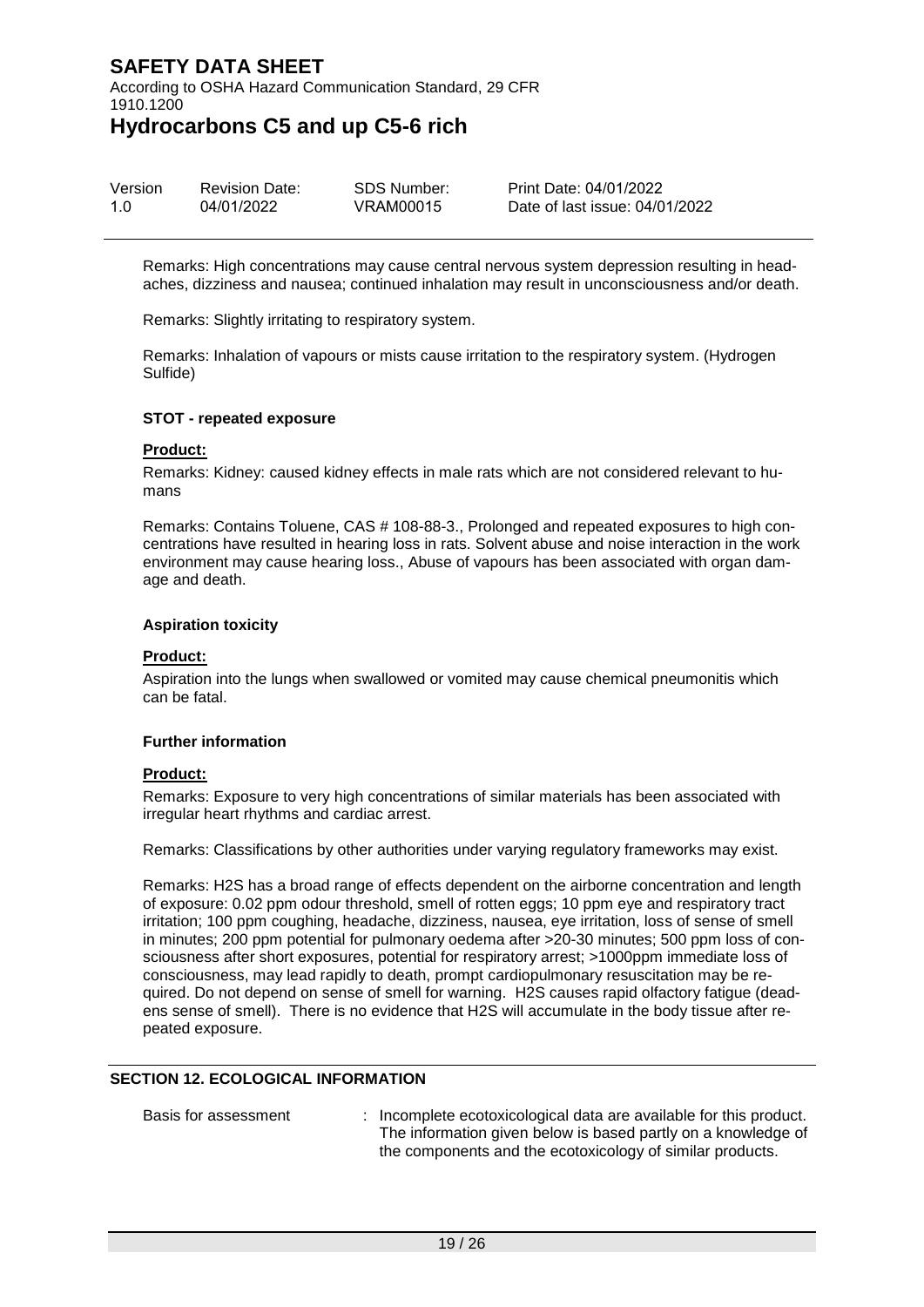According to OSHA Hazard Communication Standard, 29 CFR 1910.1200

| Version<br>1.0  | <b>Revision Date:</b><br>04/01/2022                                                                    | <b>SDS Number:</b><br><b>VRAM00015</b> | Print Date: 04/01/2022<br>Date of last issue: 04/01/2022                                                                                                                        |
|-----------------|--------------------------------------------------------------------------------------------------------|----------------------------------------|---------------------------------------------------------------------------------------------------------------------------------------------------------------------------------|
|                 | <b>Ecotoxicity</b>                                                                                     |                                        |                                                                                                                                                                                 |
| Product:<br>ty) | Toxicity to fish (Acute toxici-                                                                        | Toxic                                  | Remarks: LL/EL/IL50 $> 1$ <= 10 mg/l                                                                                                                                            |
| toxicity)       | Toxicity to daphnia and other :<br>aquatic invertebrates (Acute                                        | Toxic                                  | Remarks: LL/EL/IL50 $> 1$ <= 10 mg/l                                                                                                                                            |
| icity)          | Toxicity to algae (Acute tox-                                                                          | Toxic                                  | Remarks: LL/EL/IL50 > 1 <= 10 mg/l                                                                                                                                              |
| icity)          | Toxicity to fish (Chronic tox- : Remarks: Data not available                                           |                                        |                                                                                                                                                                                 |
| ic toxicity)    | Toxicity to daphnia and other : Remarks: NOEC/NOEL > 1.0 - <= 10 mg/l<br>aquatic invertebrates (Chron- |                                        |                                                                                                                                                                                 |
|                 | Toxicity to microorganisms<br>(Acute toxicity)                                                         | Harmful                                | Remarks: LL/EL/IL50 >10 <= 100 mg/l                                                                                                                                             |
|                 | <b>Persistence and degradability</b>                                                                   |                                        |                                                                                                                                                                                 |
| Product:        | Biodegradability                                                                                       | : Remarks: Inherently biodegradable.   | Oxidises rapidly by photo-chemical reactions in air.                                                                                                                            |
|                 | <b>Bioaccumulative potential</b>                                                                       |                                        |                                                                                                                                                                                 |
| Product:        | <b>Bioaccumulation</b>                                                                                 | cumulate.                              | Remarks: Contains components with the potential to bioac-                                                                                                                       |
|                 | <b>Mobility in soil</b>                                                                                |                                        |                                                                                                                                                                                 |
| Product:        |                                                                                                        |                                        |                                                                                                                                                                                 |
| Mobility        |                                                                                                        | Floats on water.                       | Remarks: If the product enters soil, one or more constituents<br>will or may be mobile and may contaminate groundwater.<br>Evaporates within a day from water or soil surfaces. |
|                 | Other adverse effects<br>no data available                                                             |                                        |                                                                                                                                                                                 |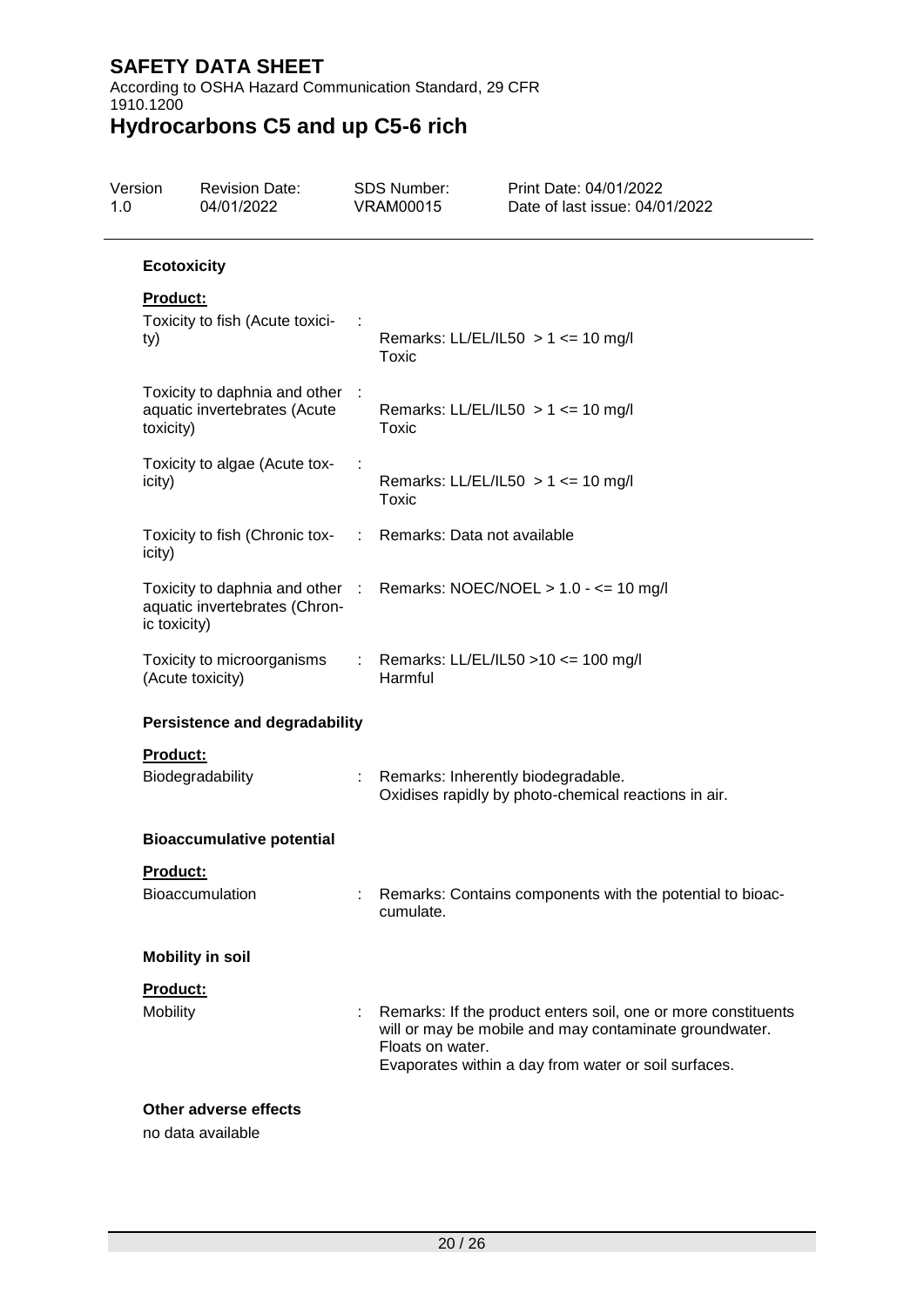According to OSHA Hazard Communication Standard, 29 CFR 1910.1200 **Hydrocarbons C5 and up C5-6 rich**

| Version | <b>Revision Date:</b> | SDS Number: | Print Date: 04/01/2022         |
|---------|-----------------------|-------------|--------------------------------|
| 1.0     | 04/01/2022            | VRAM00015   | Date of last issue: 04/01/2022 |

#### **SECTION 13. DISPOSAL CONSIDERATIONS**

| <b>Disposal methods</b>             |                                                                                                                                                                                                                                                                                                                                                                                                                                                                                                                                                                                                                                                                                                                                                                                    |
|-------------------------------------|------------------------------------------------------------------------------------------------------------------------------------------------------------------------------------------------------------------------------------------------------------------------------------------------------------------------------------------------------------------------------------------------------------------------------------------------------------------------------------------------------------------------------------------------------------------------------------------------------------------------------------------------------------------------------------------------------------------------------------------------------------------------------------|
| Waste from residues                 | Recover or recycle if possible.<br>It is the responsibility of the waste generator to determine the<br>toxicity and physical properties of the material generated to<br>determine the proper waste classification and disposal meth-<br>ods in compliance with applicable regulations.<br>Waste arising from a spillage or tank cleaning should be dis-<br>posed of in accordance with prevailing regulations, preferably<br>to a recognised collector or contractor. The competence of the<br>collector or contractor should be established beforehand.<br>Do not dispose into the environment, in drains or in water<br>courses<br>Do not dispose of tank water bottoms by allowing them to<br>drain into the ground.<br>This will result in soil and groundwater contamination. |
| Contaminated packaging              | Drain container thoroughly.<br>After draining, vent in a safe place away from sparks and fire.<br>Residues may cause an explosion hazard.<br>Do not puncture, cut, or weld uncleaned drums.<br>Send to drum recoverer or metal reclaimer.<br>Do not pollute the soil, water or environment with the waste<br>container.                                                                                                                                                                                                                                                                                                                                                                                                                                                            |
| <b>Local legislation</b><br>Remarks | Disposal should be in accordance with applicable regional,<br>national, and local laws and regulations.<br>Local regulations may be more stringent than regional or na-<br>tional requirements and must be complied with.                                                                                                                                                                                                                                                                                                                                                                                                                                                                                                                                                          |

#### **SECTION 14. TRANSPORT INFORMATION**

|  | <b>National Regulations</b> |
|--|-----------------------------|
|--|-----------------------------|

|                                  |   | US Department of Transportation Classification (49 CFR Parts 171-180) |
|----------------------------------|---|-----------------------------------------------------------------------|
| UN/ID/NA number                  |   | $:$ UN 1268                                                           |
| Proper shipping name             |   | : PETROLEUM DISTILLATES, N.O.S.                                       |
| Class                            |   | : 3                                                                   |
| Packing group                    |   | $\mathbf{1}$                                                          |
| Labels                           |   | $\therefore$ 3                                                        |
| <b>ERG Code</b>                  |   | : 128                                                                 |
| Marine pollutant                 |   | no                                                                    |
| <b>International Regulations</b> |   |                                                                       |
| <b>IATA-DGR</b>                  |   |                                                                       |
| UN/ID No.                        |   | $:$ UN 1268                                                           |
| Proper shipping name             |   | : PETROLEUM DISTILLATES, N.O.S.                                       |
| Class                            | ÷ | 3                                                                     |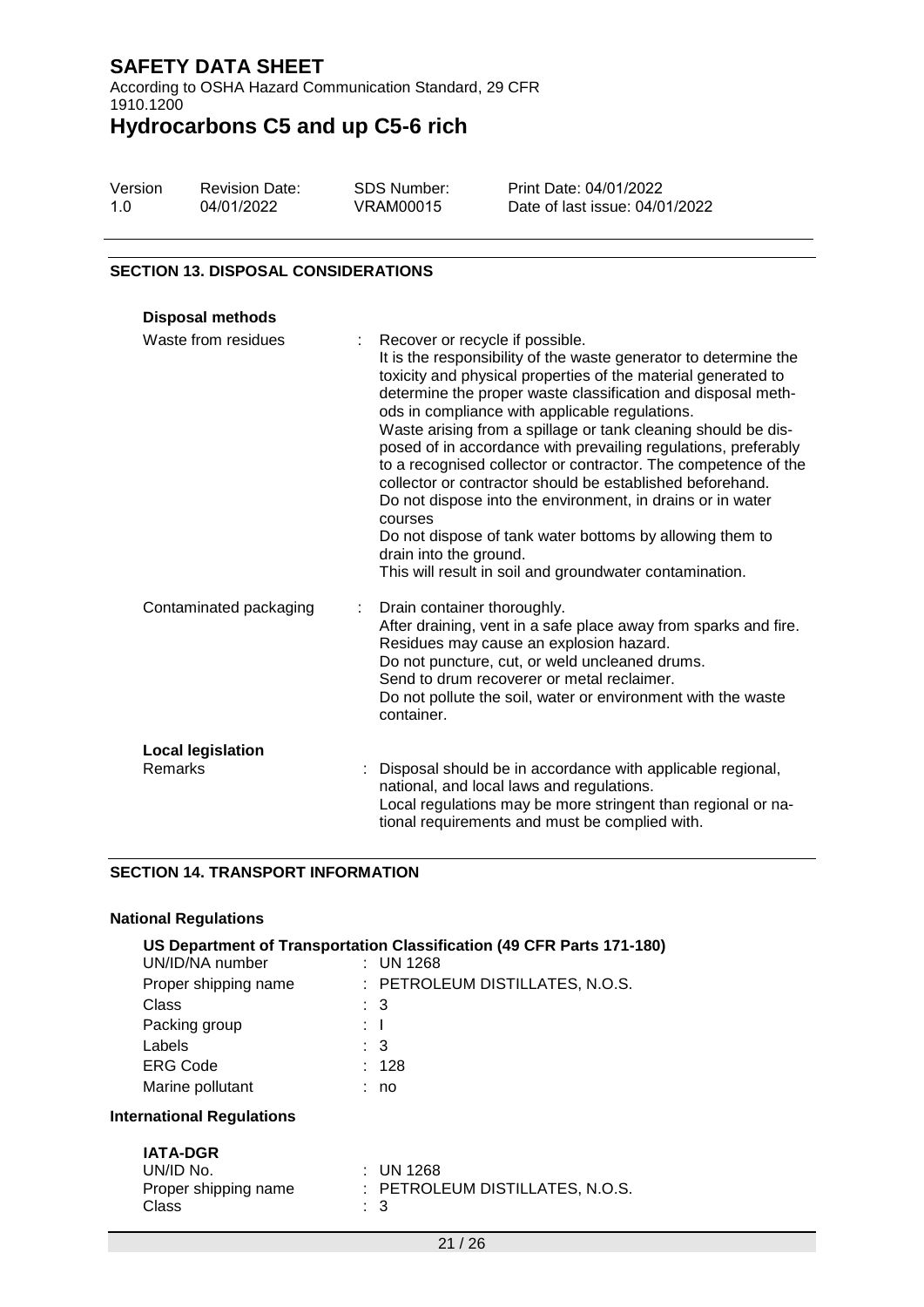According to OSHA Hazard Communication Standard, 29 CFR 1910.1200

## **Hydrocarbons C5 and up C5-6 rich**

| Version<br>1.0                                        | <b>Revision Date:</b><br>04/01/2022 | <b>SDS Number:</b><br>VRAM00015                           | Print Date: 04/01/2022<br>Date of last issue: 04/01/2022 |
|-------------------------------------------------------|-------------------------------------|-----------------------------------------------------------|----------------------------------------------------------|
| Packing group<br>Labels                               |                                     | $\mathbf{1}$<br>$\therefore$ 3                            |                                                          |
| <b>IMDG-Code</b><br>UN number<br>Proper shipping name |                                     | : UN 1268                                                 | : PETROLEUM DISTILLATES, N.O.S.                          |
| Class<br>Packing group<br>Labels                      | Marine pollutant                    | $\therefore$ 3<br>$\mathbf{1}$<br>$\therefore$ 3<br>: yes | (Hydrocarbons, C5 and Higher, C5-6-Rich)                 |

### **Transport in bulk according to Annex II of MARPOL 73/78 and the IBC Code**

Not applicable for product as supplied. MARPOL Annex 1 rules apply for bulk shipments by sea.

#### **Special precautions for user**

Remarks : Special Precautions: Refer to Chapter 7, Handling & Storage, for special precautions which a user needs to be aware of or needs to comply with in connection with transport.

### **SECTION 15. REGULATORY INFORMATION**

#### **EPCRA - Emergency Planning and Community Right-to-Know Act**

#### **CERCLA Reportable Quantity**

| Components    | CAS-No.        | Component RQ | Calculated product RQ |
|---------------|----------------|--------------|-----------------------|
|               |                | (lbs)        | (lbs)                 |
| benzene       | $71 - 43 - 2$  | 10           | 200                   |
| toluene       | 108-88-3       | 100          | 100 (F005)            |
| <b>Xylene</b> | 1330-20-7      | 100          | 100 (F003)            |
| Ethylbenzene  | $100 - 41 - 4$ | 100          | 100 (F003)            |
| benzene       | $71 - 43 - 2$  | 10           | 10 (D018)             |

\*: Vertex HSSE classifies this material as an "oil" under the CERCLA Petroleum Exclusion, therefore re-leases to the environment are not reportable under CERCLA., The components with RQs are given for information.

#### **SARA 304 Extremely Hazardous Substances Reportable Quantity**

This material does not contain any components with a section 304 EHS RQ.

#### **SARA 302 Extremely Hazardous Substances Threshold Planning Quantity**

This material does not contain any components with a section 302 EHS TPQ.

| SARA 311/312 Hazards | Flammable (gases, aerosols, liquids, or solids)              |
|----------------------|--------------------------------------------------------------|
|                      | Skin corrosion or irritation                                 |
|                      | Aspiration hazard                                            |
|                      | Reproductive toxicity                                        |
|                      | Germ cell mutagenicity                                       |
|                      | Carcinogenicity                                              |
|                      | Specific target organ toxicity (single or repeated exposure) |
|                      |                                                              |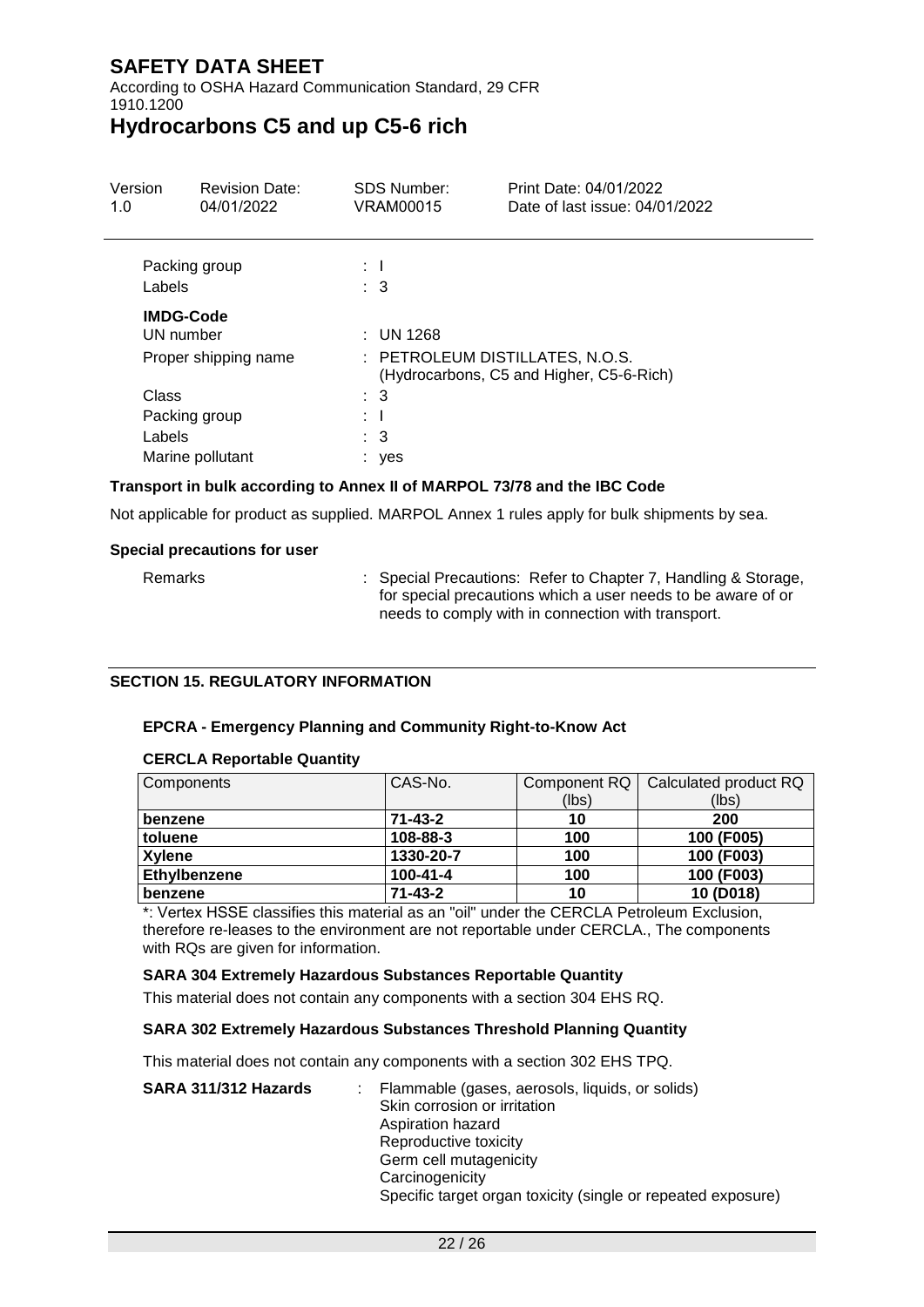According to OSHA Hazard Communication Standard, 29 CFR 1910.1200

**Hydrocarbons C5 and up C5-6 rich**

| Version<br>1.0  | <b>Revision Date:</b><br>04/01/2022 | <b>SDS Number:</b><br><b>VRAM00015</b> | Print Date: 04/01/2022<br>Date of last issue: 04/01/2022                                                    |                  |  |  |  |
|-----------------|-------------------------------------|----------------------------------------|-------------------------------------------------------------------------------------------------------------|------------------|--|--|--|
| <b>SARA 313</b> |                                     |                                        | : The following components are subject to reporting levels es-<br>tablished by SARA Title III, Section 313: |                  |  |  |  |
|                 |                                     | toluene                                | 108-88-3                                                                                                    | $>= 30 - 50 %$   |  |  |  |
|                 |                                     | Xylene                                 | 1330-20-7                                                                                                   | $>= 30 - 50 %$   |  |  |  |
|                 |                                     | 1,2,4-Trimethylbenzene                 | $95 - 63 - 6$                                                                                               | $>= 10 - 20%$    |  |  |  |
|                 |                                     | benzene                                | 71-43-2                                                                                                     | $>= 5 - < 10 \%$ |  |  |  |
|                 |                                     | Ethylbenzene                           | $100 - 41 - 4$                                                                                              | $>= 5 - < 10 \%$ |  |  |  |
|                 |                                     | n-Hexane                               | 110-54-3                                                                                                    | $>= 5 - < 10 \%$ |  |  |  |
|                 |                                     | cyclohexane                            | 110-82-7                                                                                                    | $>= 5 - < 10 \%$ |  |  |  |
|                 |                                     | Naphthalene                            | $91 - 20 - 3$                                                                                               | $>= 5 - < 10 \%$ |  |  |  |

#### **Clean Water Act**

The following Hazardous Chemicals are listed under the U.S. CleanWater Act, Section 311, Table 117.3:

| toluene      | 108-88-3       | $30\%$ |
|--------------|----------------|--------|
| Xylene       | 1330-20-7      | $30\%$ |
| benzene      | 71-43-2        | 5%     |
| Ethylbenzene | $100 - 41 - 4$ | 5 %    |
| cyclohexane  | 110-82-7       | 5%     |
| Naphthalene  | $91 - 20 - 3$  | 5%     |

#### **US State Regulations**

#### **Pennsylvania Right To Know**

| Hydrocarbons, C≥5, C5-6-rich | Low boiling point<br>naphtha - unspecified |
|------------------------------|--------------------------------------------|
| toluene                      | 108-88-3                                   |
| Xylene                       | 1330-20-7                                  |
| 1,2,4-Trimethylbenzene       | $95 - 63 - 6$                              |
| cyclohexane                  | 110-82-7                                   |
| benzene                      | 71-43-2                                    |
| n-Hexane                     | 110-54-3                                   |
| Ethylbenzene                 | $100 - 41 - 4$                             |
| Naphthalene                  | $91 - 20 - 3$                              |
|                              |                                            |

#### **California Prop. 65**

WARNING: This product can expose you to chemicals including benzene, Ethylbenzene, Naphthalene, which is/are known to the State of California to cause cancer, and toluene, benzene, which is/are known to the State of California to cause birth defects or other reproductive harm. For more information go to www.P65Warnings.ca.gov.

#### **California List of Hazardous Substances**

| toluene | 108-88-3  |
|---------|-----------|
| Xylene  | 1330-20-7 |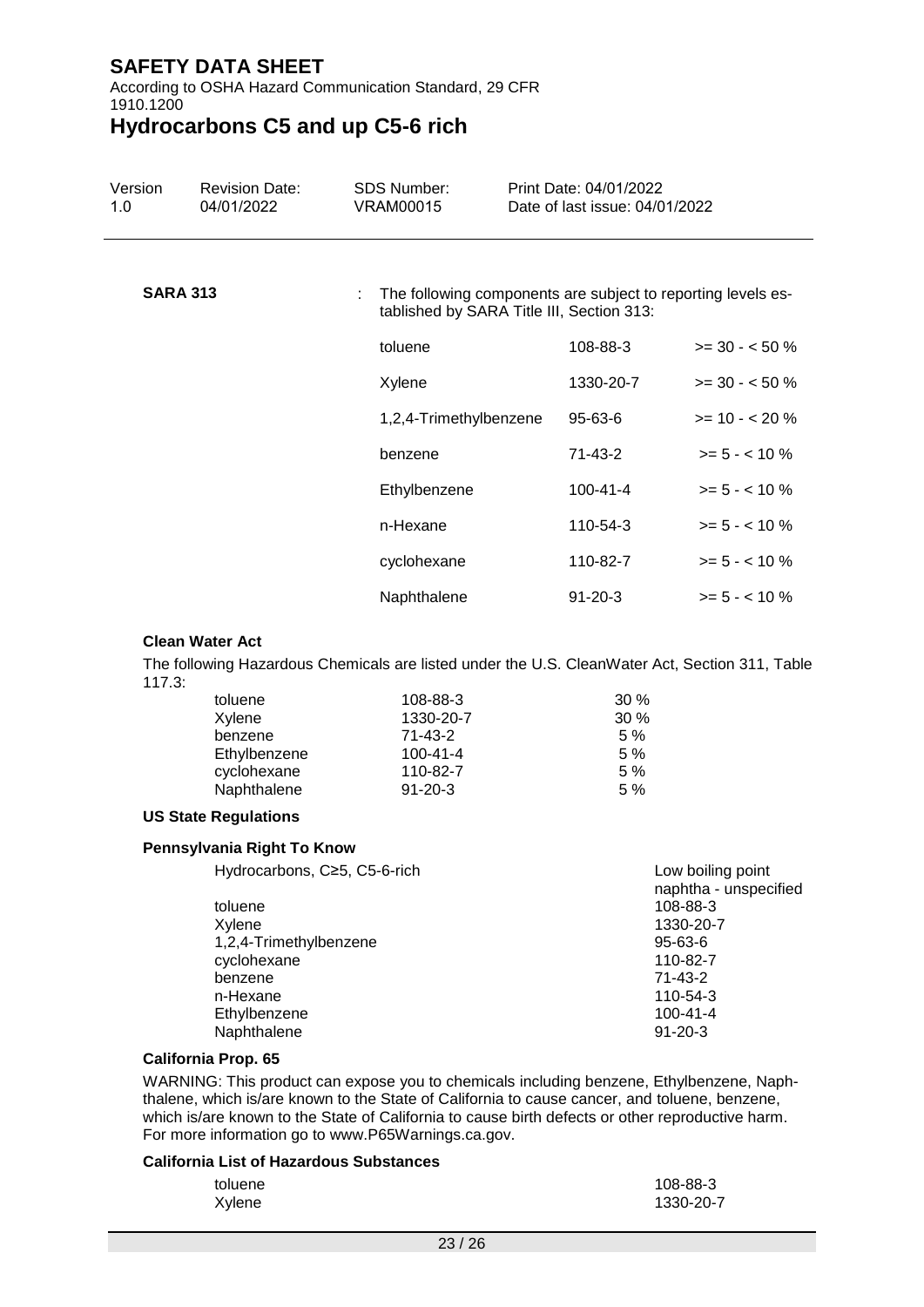According to OSHA Hazard Communication Standard, 29 CFR 1910.1200

**Hydrocarbons C5 and up C5-6 rich**

| Version<br>1.0 | <b>Revision Date:</b><br>04/01/2022                                                         | <b>SDS Number:</b><br>VRAM00015 | Print Date: 04/01/2022<br>Date of last issue: 04/01/2022                                  |  |
|----------------|---------------------------------------------------------------------------------------------|---------------------------------|-------------------------------------------------------------------------------------------|--|
|                | 1,2,4-Trimethylbenzene<br>cyclohexane<br>benzene<br>n-Hexane<br>Ethylbenzene<br>Naphthalene |                                 | $95 - 63 - 6$<br>110-82-7<br>$71 - 43 - 2$<br>110-54-3<br>$100 - 41 - 4$<br>$91 - 20 - 3$ |  |
|                | <b>California Regulated Carcinogens</b>                                                     |                                 |                                                                                           |  |
| benzene        |                                                                                             |                                 | $71 - 43 - 2$                                                                             |  |
|                |                                                                                             |                                 |                                                                                           |  |

### **Other regulations:**

The regulatory information is not intended to be comprehensive. Other regulations may apply to this material.

#### **The components of this product are reported in the following inventories:**

: All components listed.

#### **SECTION 16. OTHER INFORMATION**

#### **Further information**

NFPA Rating (Health, Fire, Reac-1, 3, 0 tivity)

#### **Full text of other abbreviations**

| <b>ACGIH</b><br><b>ACGIH BEI</b><br><b>OSHA CARC</b><br>OSHA P0                                 |                            | USA. ACGIH Threshold Limit Values (TLV)<br>ACGIH - Biological Exposure Indices (BEI)<br><b>OSHA Specifically Regulated Chemicals/Carcinogens</b><br>USA. OSHA - TABLE Z-1 Limits for Air Contaminants -<br>1910.1000                                         |  |
|-------------------------------------------------------------------------------------------------|----------------------------|--------------------------------------------------------------------------------------------------------------------------------------------------------------------------------------------------------------------------------------------------------------|--|
| OSHA Z-1                                                                                        |                            | USA. Occupational Exposure Limits (OSHA) - Table Z-1 Lim-<br>its for Air Contaminants                                                                                                                                                                        |  |
| OSHA Z-2<br>ACGIH / TWA<br>ACGIH / STEL<br>OSHA CARC / PEL<br>OSHA CARC / STEL<br>OSHA PO / TWA | $\mathcal{L}^{\text{max}}$ | USA. Occupational Exposure Limits (OSHA) - Table Z-2<br>8-hour, time-weighted average<br>Short-term exposure limit<br>Permissible exposure limit (PEL)<br>: Excursion limit                                                                                  |  |
| OSHA PO / STEL<br>OSHA Z-1 / TWA<br>OSHA Z-2 / TWA<br>OSHA Z-2 / CEIL<br>OSHA Z-2 / Peak        |                            | 8-hour time weighted average<br>Short-term exposure limit<br>8-hour time weighted average<br>8-hour time weighted average<br>: Acceptable ceiling concentration<br>Acceptable maximum peak above the acceptable ceiling con-<br>centration for an 8-hr shift |  |
| Abbreviations and Acronyms                                                                      |                            | : The standard abbreviations and acronyms used in this docu-<br>ment can be looked up in reference literature (e.g. scientific<br>dictionaries) and/or websites.                                                                                             |  |
|                                                                                                 |                            | ACGIH = American Conference of Governmental Industrial<br><b>Hygienists</b><br>$ADR = European Agreement concerning the International$                                                                                                                       |  |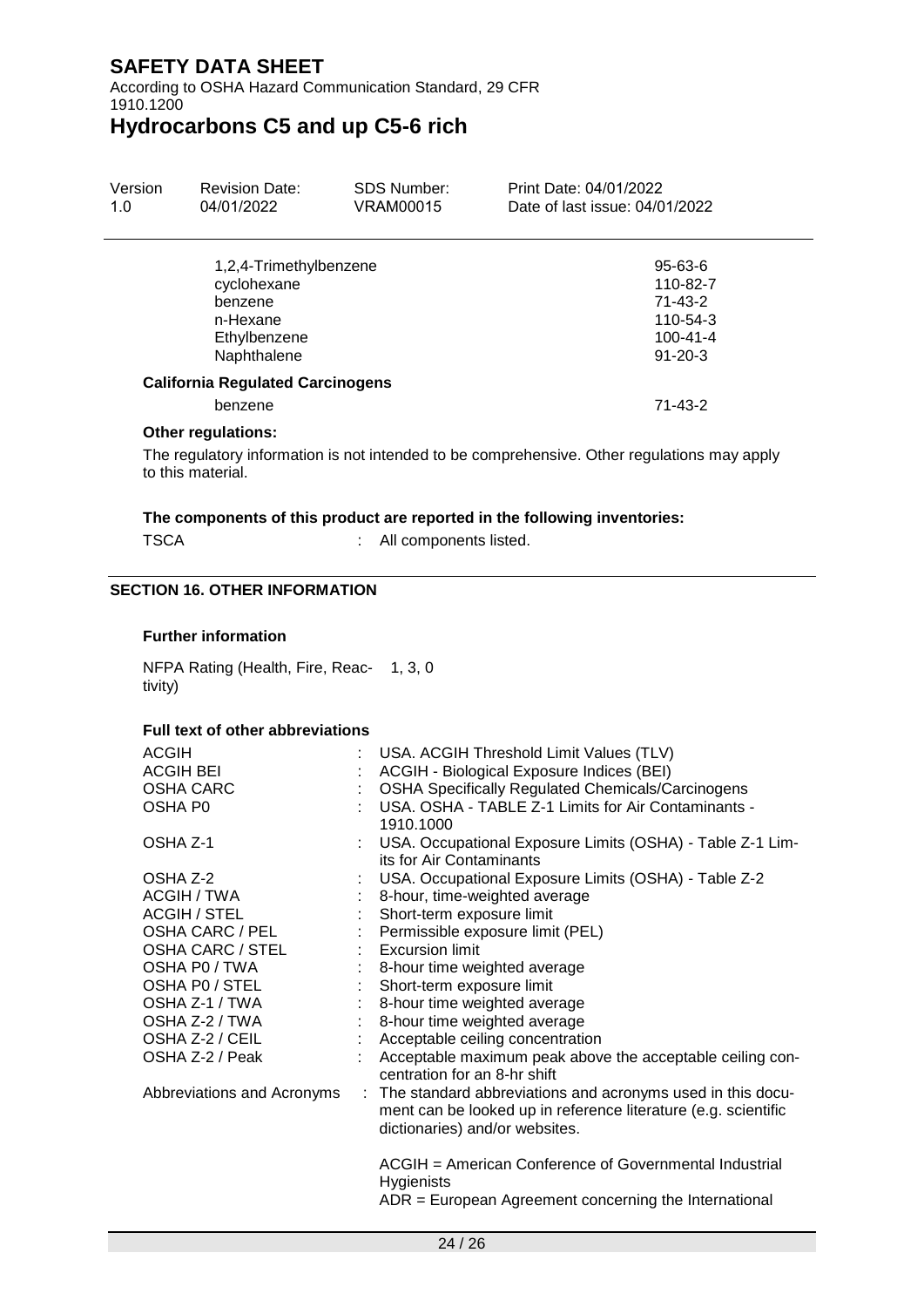According to OSHA Hazard Communication Standard, 29 CFR 1910.1200

| Version<br>1.0 | <b>Revision Date:</b><br>04/01/2022 | <b>SDS Number:</b><br>VRAM00015 | Print Date: 04/01/2022<br>Date of last issue: 04/01/2022           |  |
|----------------|-------------------------------------|---------------------------------|--------------------------------------------------------------------|--|
|                |                                     |                                 | Carriage of Dangerous Goods by Road                                |  |
|                |                                     |                                 | AICS = Australian Inventory of Chemical Substances                 |  |
|                |                                     |                                 | ASTM = American Society for Testing and Materials                  |  |
|                |                                     |                                 | BEL = Biological exposure limits                                   |  |
|                |                                     |                                 | BTEX = Benzene, Toluene, Ethylbenzene, Xylenes                     |  |
|                |                                     |                                 | CAS = Chemical Abstracts Service                                   |  |
|                |                                     |                                 | CEFIC = European Chemical Industry Council                         |  |
|                |                                     |                                 | CLP = Classification Packaging and Labelling                       |  |
|                |                                     | $COC = Cleveland Open-Cup$      |                                                                    |  |
|                |                                     |                                 | DIN = Deutsches Institut fur Normung                               |  |
|                |                                     |                                 | DMEL = Derived Minimal Effect Level                                |  |
|                |                                     |                                 | DNEL = Derived No Effect Level                                     |  |
|                |                                     |                                 | DSL = Canada Domestic Substance List                               |  |
|                |                                     | EC = European Commission        |                                                                    |  |
|                |                                     |                                 | EC50 = Effective Concentration fifty                               |  |
|                |                                     |                                 | ECETOC = European Center on Ecotoxicology and Toxicolo-            |  |
|                |                                     | gy Of Chemicals                 |                                                                    |  |
|                |                                     |                                 | ECHA = European Chemicals Agency                                   |  |
|                |                                     |                                 | EINECS = The European Inventory of Existing Commercial             |  |
|                |                                     | <b>Chemical Substances</b>      |                                                                    |  |
|                |                                     |                                 | EL50 = Effective Loading fifty                                     |  |
|                |                                     |                                 | ENCS = Japanese Existing and New Chemical Substances               |  |
|                |                                     | Inventory                       |                                                                    |  |
|                |                                     |                                 | EWC = European Waste Code                                          |  |
|                |                                     |                                 | GHS = Globally Harmonised System of Classification and             |  |
|                |                                     | Labelling of Chemicals          |                                                                    |  |
|                |                                     |                                 | IARC = International Agency for Research on Cancer                 |  |
|                |                                     |                                 | IATA = International Air Transport Association                     |  |
|                |                                     |                                 | IC50 = Inhibitory Concentration fifty                              |  |
|                |                                     | IL50 = Inhibitory Level fifty   |                                                                    |  |
|                |                                     |                                 | <b>IMDG</b> = International Maritime Dangerous Goods               |  |
|                |                                     |                                 | INV = Chinese Chemicals Inventory                                  |  |
|                |                                     |                                 | IP346 = Institute of Petroleum test method $N^{\circ}$ 346 for the |  |
|                |                                     |                                 | determination of polycyclic aromatics DMSO-extractables            |  |
|                |                                     |                                 | KECI = Korea Existing Chemicals Inventory                          |  |
|                |                                     |                                 | $LC50$ = Lethal Concentration fifty                                |  |
|                |                                     |                                 | $LD50 = Lethal Does fifty per cent.$                               |  |
|                |                                     |                                 | LL/EL/IL = Lethal Loading/Effective Loading/Inhibitory loading     |  |
|                |                                     | $LL50 = Lethal$ Loading fifty   |                                                                    |  |
|                |                                     |                                 | MARPOL = International Convention for the Prevention of            |  |
|                |                                     | <b>Pollution From Ships</b>     | NOEC/NOEL = No Observed Effect Concentration / No Ob-              |  |
|                |                                     | served Effect Level             |                                                                    |  |
|                |                                     |                                 | OE_HPV = Occupational Exposure - High Production Volume            |  |
|                |                                     |                                 | PBT = Persistent, Bioaccumulative and Toxic                        |  |
|                |                                     |                                 | PICCS = Philippine Inventory of Chemicals and Chemical             |  |
|                |                                     | <b>Substances</b>               |                                                                    |  |
|                |                                     |                                 | <b>PNEC</b> = Predicted No Effect Concentration                    |  |
|                |                                     |                                 | REACH = Registration Evaluation And Authorisation Of               |  |
|                |                                     | Chemicals                       |                                                                    |  |
|                |                                     |                                 | RID = Regulations Relating to International Carriage of Dan-       |  |
|                |                                     | gerous Goods by Rail            |                                                                    |  |
|                |                                     |                                 | SKIN_DES = Skin Designation                                        |  |
|                |                                     |                                 |                                                                    |  |